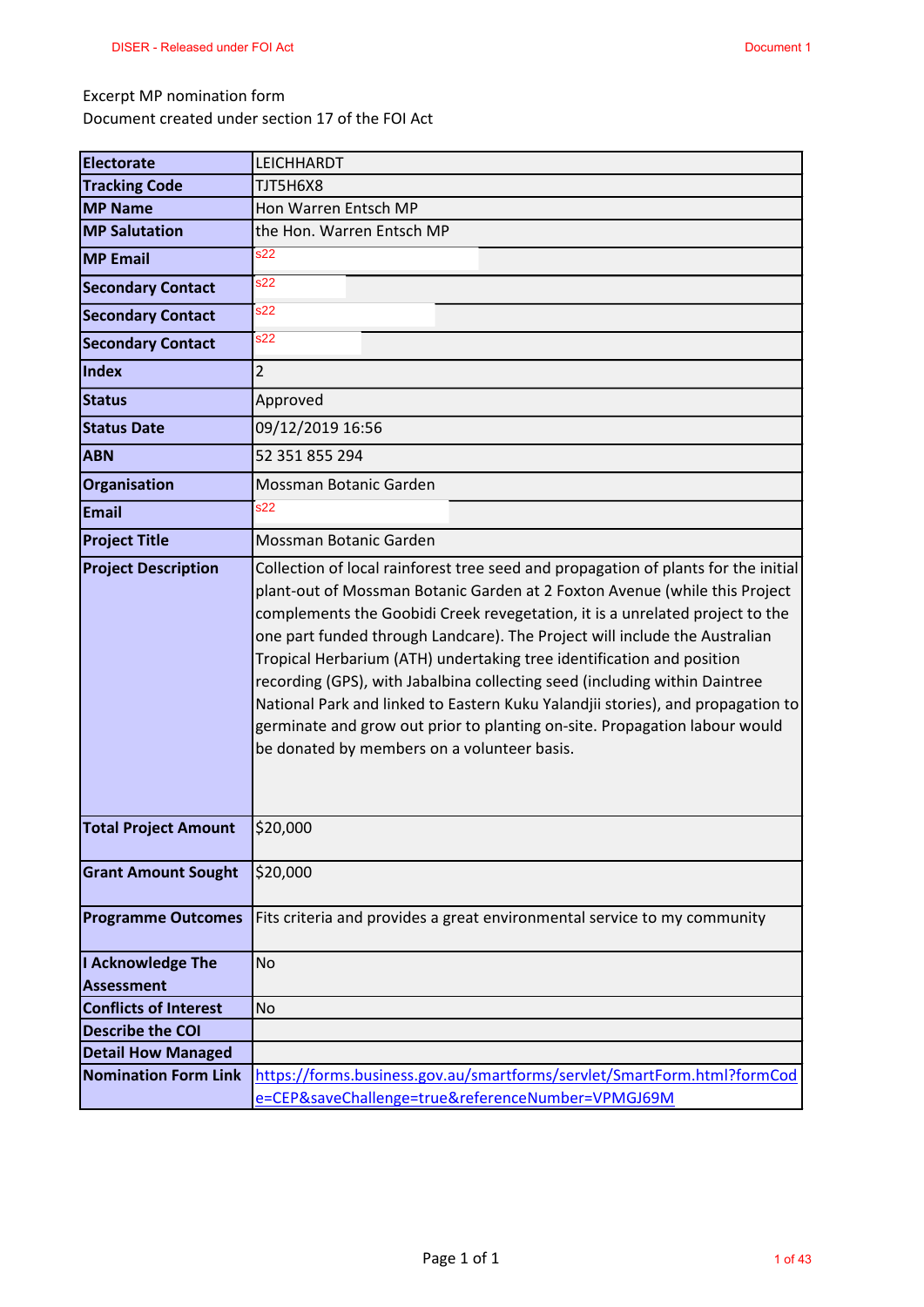

**Australian Government** 

**Department of Industry, Innovation and Science** 



**Department of the Environment** and Energy

## Communities Environment Program - Application Form

Tracking Code:**VPMGJ69M**

## **Instructions**

### About the Communities Environment Program

The Communities Environment Program (the program) will run over one year in 2019-20. The Australian Government announced the program in March 2019 prior to the 2019 Budget as a measure to support small scale, community-led environment projects that address local environmental priorities in each of the 151 federal electorates across Australia.

The objectives of the program are to:

- deliver positive environmental and social outcomes
- give communities the resources, skills and knowledge to care for the environment.

The intended outcomes of the program are:

- improved management of native species, including threatened species, and their habitat
- improved management of the environment, including coastal, wetland and riparian areas
- reduced levels of threats and risks to the environment, including from the impact of litter/waste, run-off to waterways, feral animals, diseases and weeds
- increased community knowledge of, and participation in, activities that protect and restore environmental assets
- increased community connection with the natural environment in their local area.

The Australian Government has announced a total of \$22.65 million in 2019-20 for the program.

It is important to note that being invited to submit an application by your MP, does not guarantee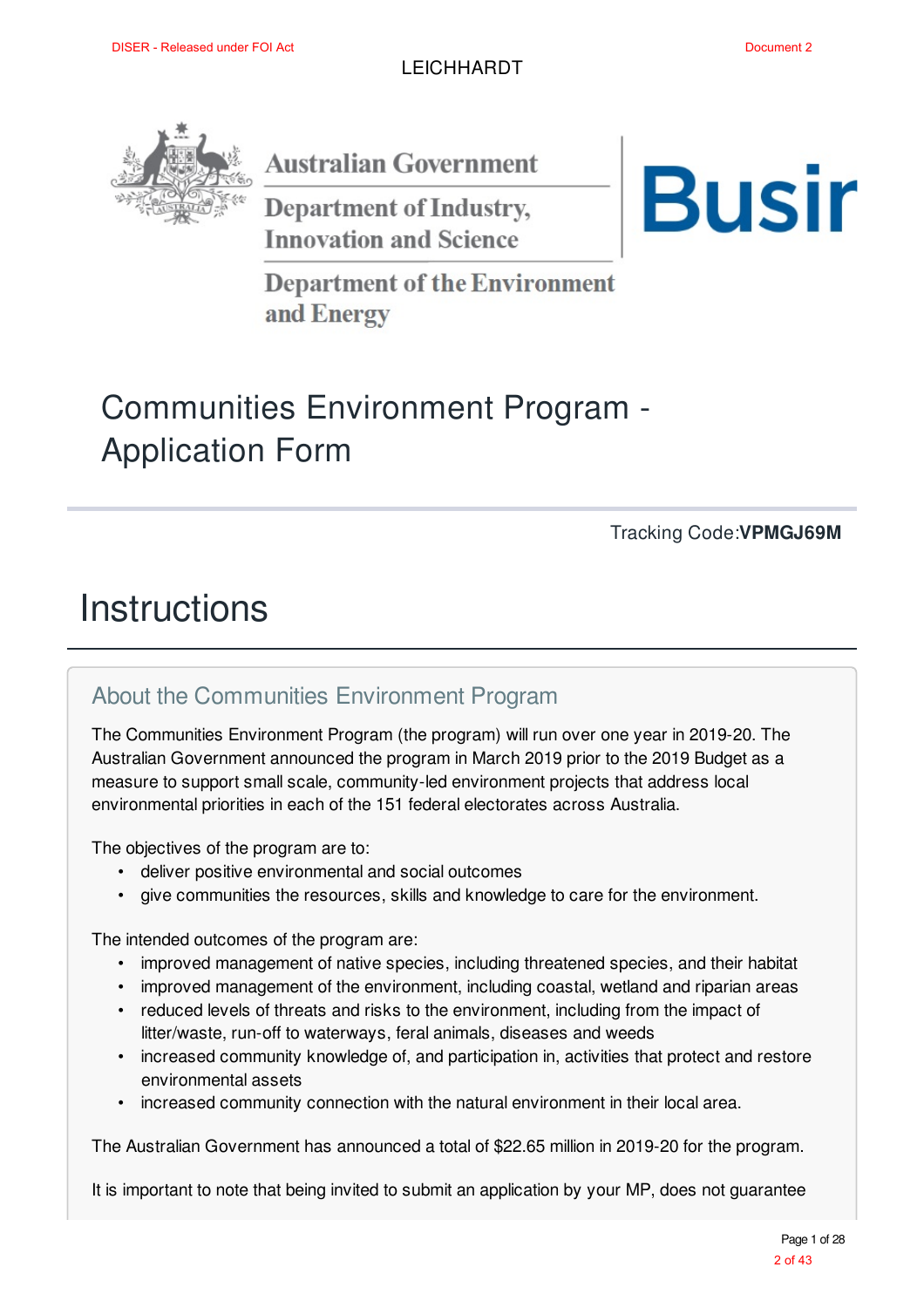#### that your application will be successful.

Success of your application depends on the completeness and eligibility assessment of the department, information you provide, and the availability of grant funds.

### Completing this form

You must read the grant opportunity guidelines before completing an application. Further information on the program and how to apply can be found in the Frequently Asked Questions and Fact sheets. View these documents at business.gov.au

### Disclosure of information

The Commonwealth's use and disclosure of both your personal and confidential information (provided in this application or otherwise) is set out in the grant opportunity guidelines. Ensure that you have read this document and understand the information contained therein. For further information regarding the Department of Industry, Innovation and Science's (the department's) obligations in accordance with the Privacy Act, refer to the department's Privacy Policy.

### Google Places

The address search fields in this form use Google Places to help fill in the address details. By using this feature you agree to be bound by Google's Terms of Service and are subject to Google's Privacy Policy.

### Getting help

If you require assistance completing this application form please contact us on 13 28 46 or at business.gov.au. Our website and staff can help you with forms, finding business information and services and allow you to provide feedback, comments or suggestions.

You should also read and understand the grant opportunity guidelines and sample grant agreement before completing an application.

### **Requirements**

This form functions best when it is completed using the most recent version of your internet browser. This form is not compatible with Internet Explorer 8 or earlier browsers. If you are using an earlier browser version, you may have difficulty in displaying the form correctly or it may not display at all.

### Important information

Save regularly. Click the 'Save for Later' button regularly while completing this form to ensure the information entered is saved. Saved forms will be retained for a maximum of 30 days. If you do not save or submit your form within this timeframe, you will need to start a new form.

This form has a tracking code displayed in the top right corner. Please make a note of this tracking code for your records. The tracking code is required to reopen your saved form and you will need to provide this code if you require assistance with your form.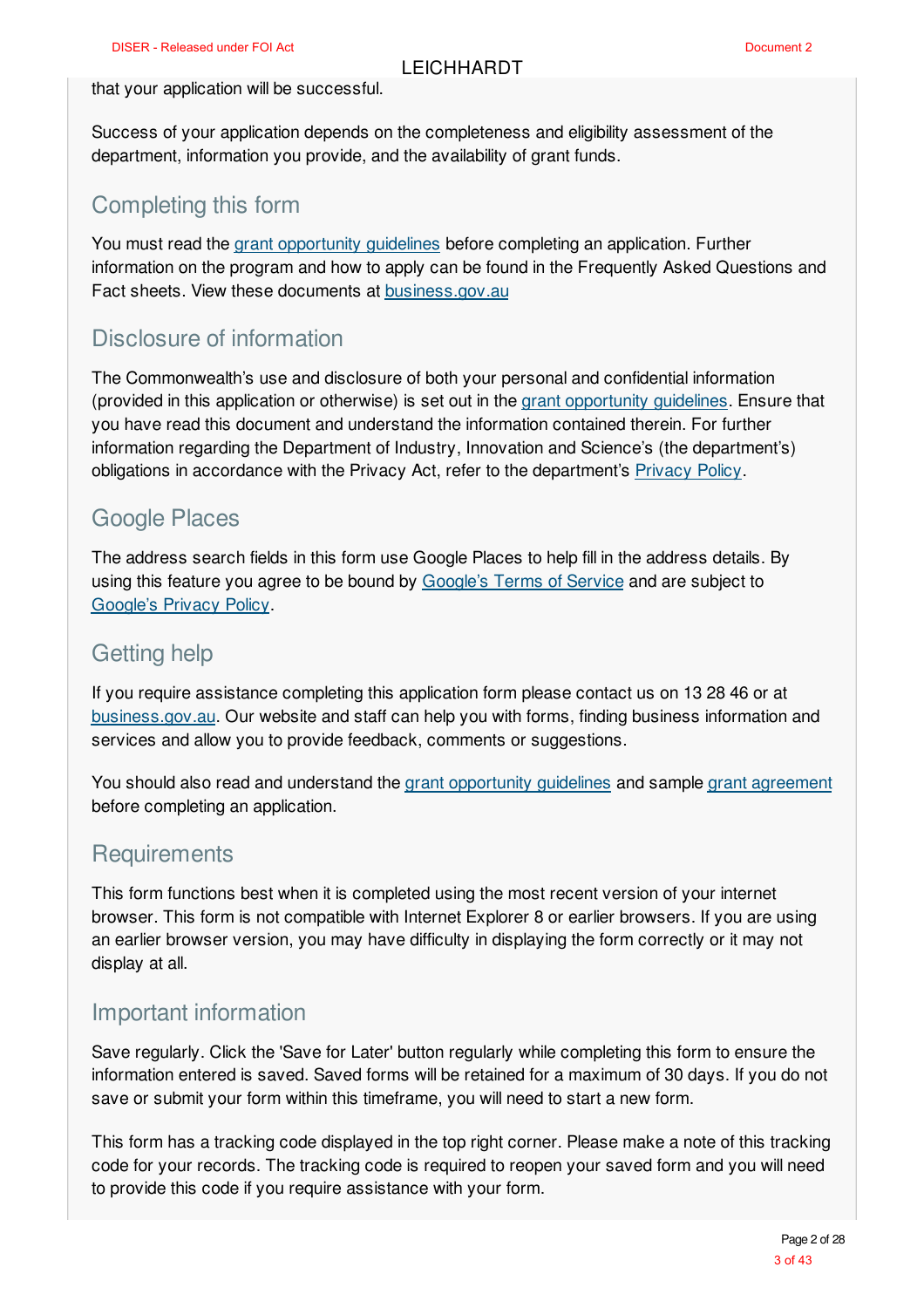Do not use your internet browser's 'back' or 'refresh' buttons as this will cause the form to close and any unsaved information will be lost. Navigate between sections of the form by using the tabs at the top of the form or by clicking 'Continue' or 'Go Back' at the bottom of each page.

### Sharing the form

The form can be viewed by more than one person by sharing the form's unique tracking code. However, sharing the form increases the risk of losing unsaved information. The reason for this is that only one person at any one time, has saving permissions for the application form. If the form is shared, save regularly as the last person that accesses the form has the saving permission. It is recommended that the form tracking code is not shared widely so as to avoid inadvertent loss of information.

### **Attachments**

All attachments marked as required must be attached before your application can be submitted. Files with ".pdf, .rtf,.doc, .docx, .xls, .xlsx, .jpg, .jpeg, .bmp, .img, .png, .tiff" extension types can be uploaded. Total file size of all attachments in the application cannot exceed 20MB.

### Submitting your form

Applications open at 9.00AM AEST 12 August 2019 and may be submitted at any time up until 5.00 pm Australian Eastern Daylight Time (AEDT) on Thursday 17 October 2019.

You will be provided with a receipt to confirm that your submission has been successful. Please keep this receipt for your records by using the "Download the form and receipt" link or by emailing yourself a copy of the receipt and submission. Both of these options are available in the "To keep a copy of the completed form" box on the Submission Complete page.

If you have any enquiries relating to submission of your form, you will need to provide your receipt number.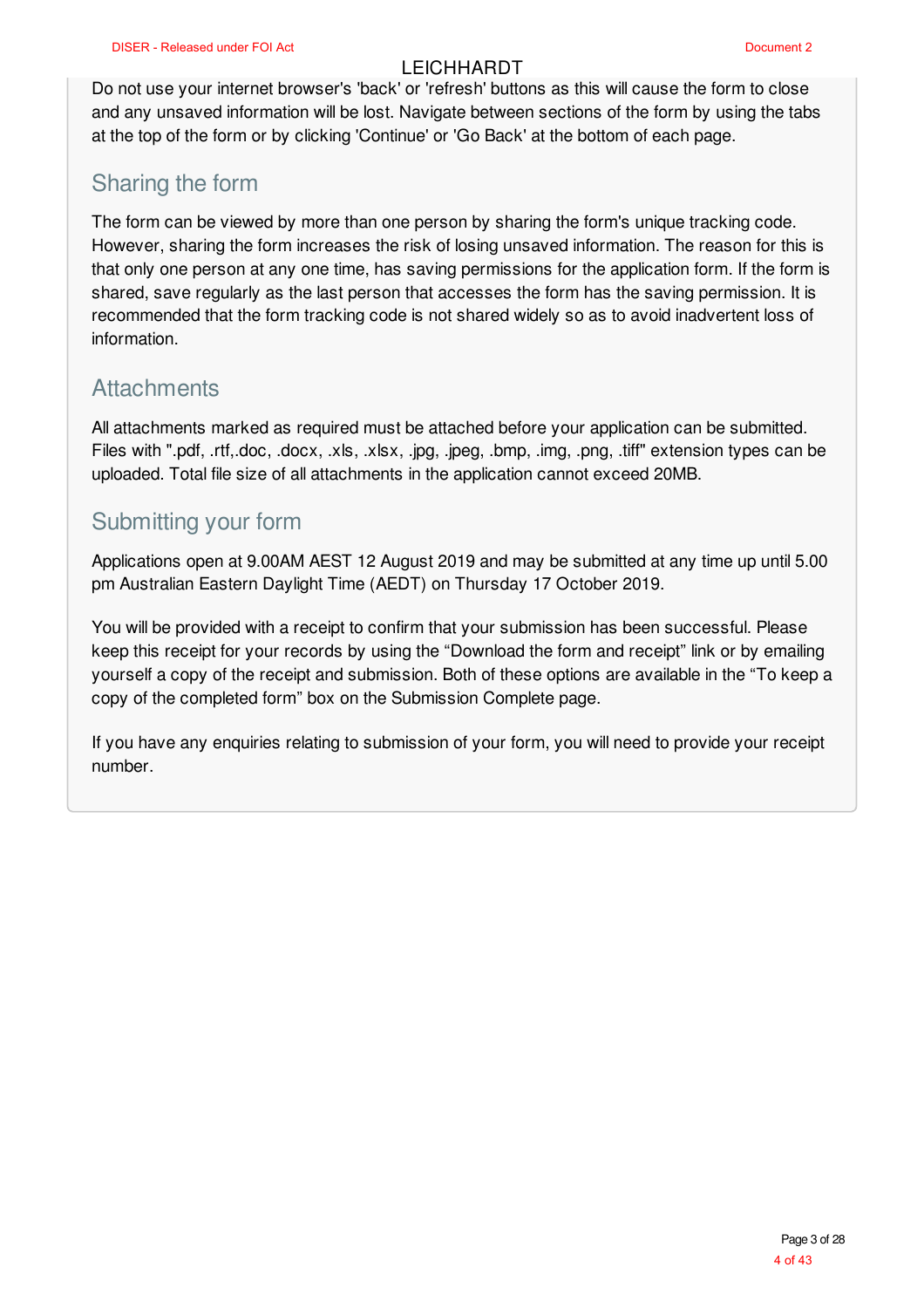## **Eligibility**

### **Eligibility**

*This section will help you determine whether you are an entity eligible for the program.*

*For further information regarding eligibility requirements refer to the Communities Environment Program grant opportunity guidelines.*

#### **Were you invited by your federal Member of Parliament, the Hon. Warren Entsch MP, to apply?**

*Only organisations who received an emailed invitation from their MP are eligible to apply. You can only apply up to the maximum grant amount nominated by your local MP.*

Yes

No

#### **Do you have an Australian Business Number (ABN)? \***

If you do not have an ABN you are not eligible to apply. You may be able to nominate a project sponsor to apply on your behalf. Your project sponsor will need to meet all of the eligibility criteria and *be nominated by your MP. The project sponsor will need to submit the application on behalf of your organisation, enter into a grant agreement and be responsible for any obligations under the agreement with the Commonwealth.*

Refer to section 4.1 of the grant opportunity guidelines, or call 13 28 46 if you need clarification.

*For trustees applying on behalf of a trust, this refers to the ABN of the trust.*

<sup>■</sup> Yes

No

**Is your organisation: \***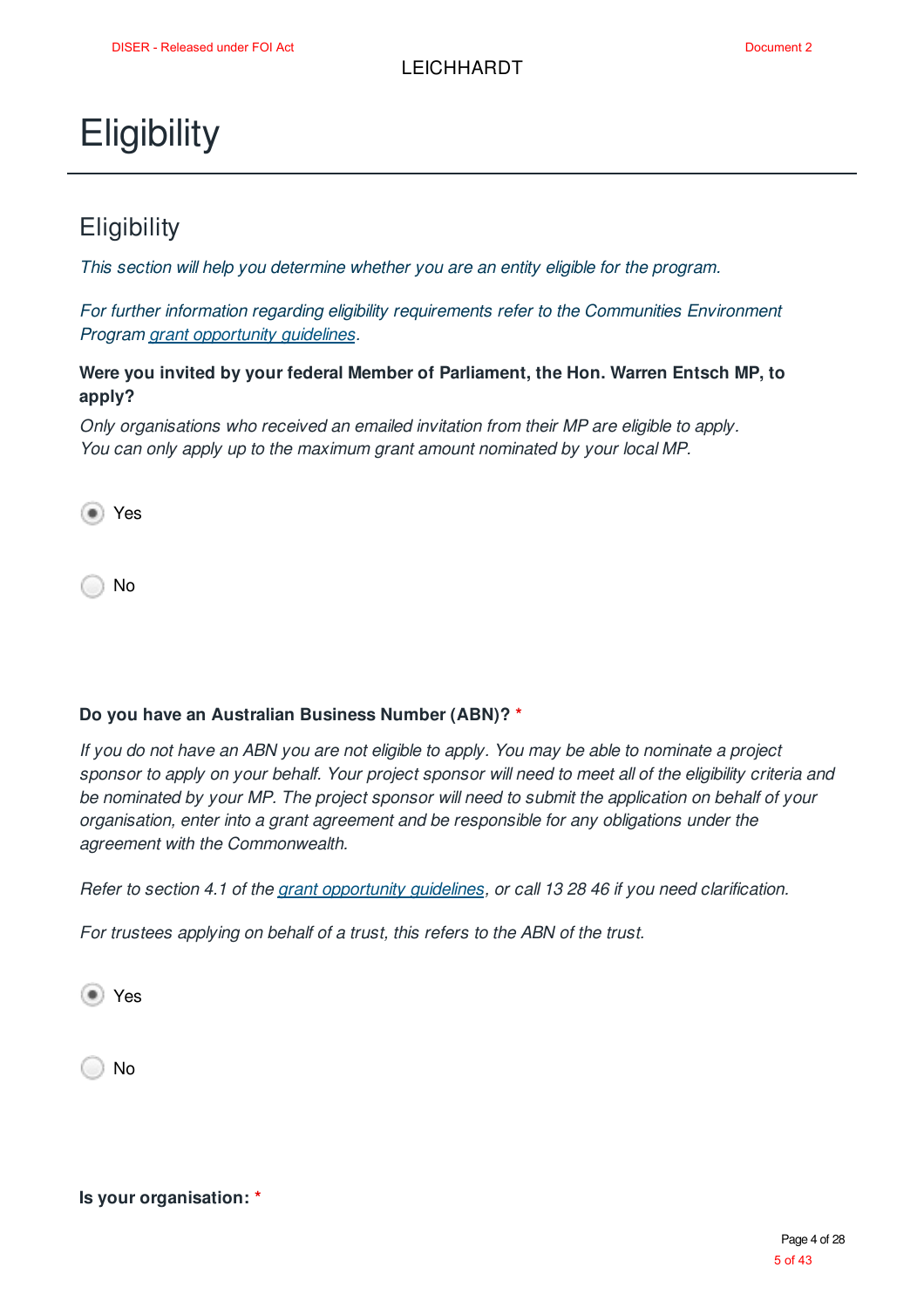a local government agency or body

an Australian State/Territory Government agency or body that is:

**an incorporated not for profit including but not limited to:** 

- *• community organisations, including*
	- *◦ Parents and Citizens, Parents and Friends groups and equivalent bodies*
- *• non-distributing co-operatives*
- *• companies limited by guarantee*
- *• Indigenous not for profit corporations*

*If you are not an incorporated not for profit entity you are not eligible to apply. Unless sponsored by a project sponsor who agrees to apply on your behalf. The project sponsor must meet all of the eligibility criteria and be nominated by your MP.*

*The project sponsor can apply and must:*

- *• be nominated by your MP*
- *• meet the program's eligibility criteria*
- *• be the main driver of the project*
- *• submit this application form*
- *• if successful, enter into a grant agreement and be responsible for any obligations under the agreement with the Commonwealth*
- *• ensure that the grant is spent on the project and in accordance with the agreement.*

*You are required to demonstrate your 'not for profit' status through one of the following:*

- *• current Australian Charities and Not-for-profits Commission (ACNC) registration*
- *• state or territory incorporated association status*
- *• constitutional documents or articles of association that demonstrate the 'not for profit' character of the organisation*

an incorporated trustee applying on behalf of a trust with responsibility for a community property.

**Does your project meet the program's intended objectives to increase community knowledge, skills and resources to care for the environment and address local environmental priorities; and, deliver positive environmental and social outcomes as described in the grant opportunity guidelines? \***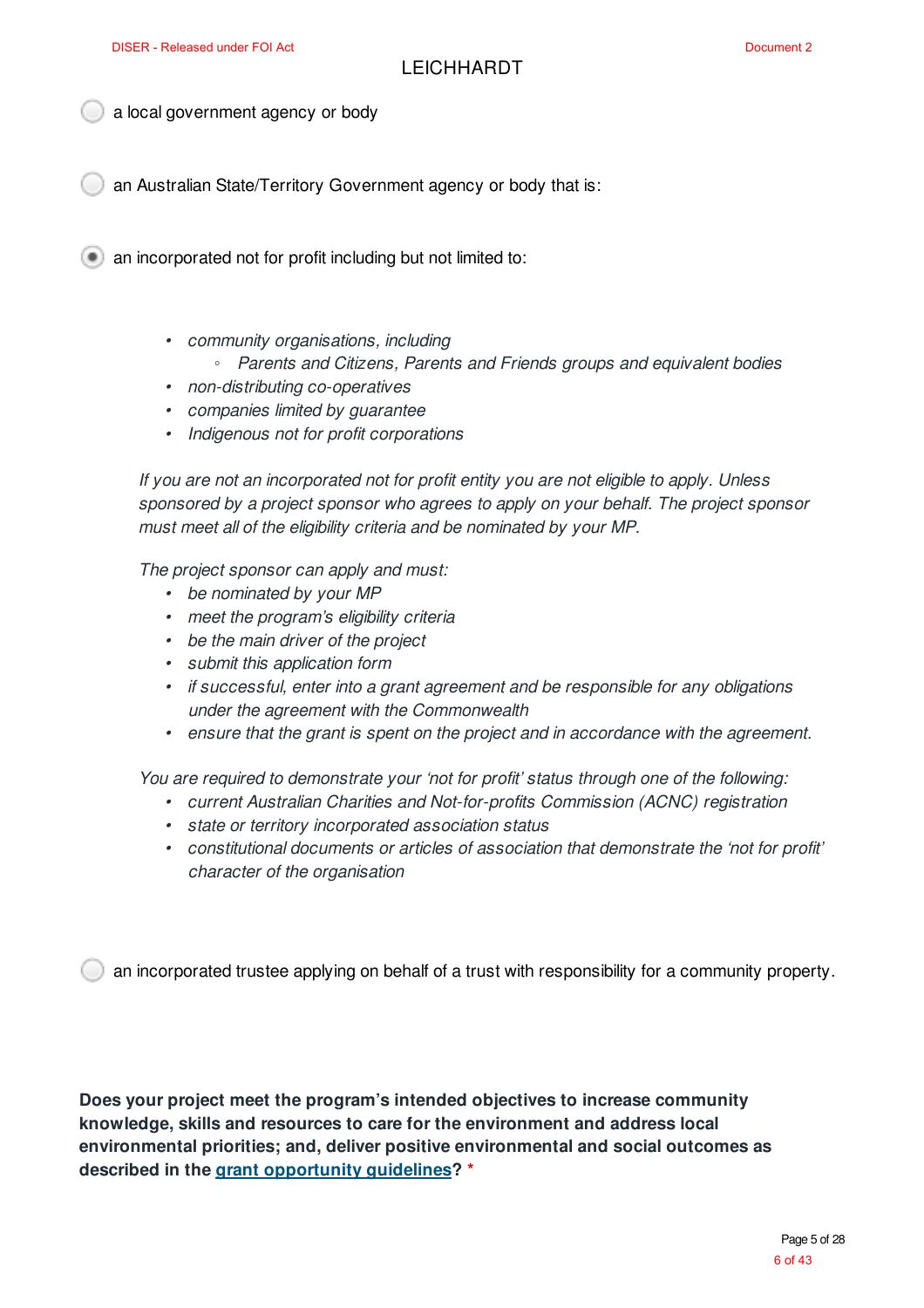|--|--|

No

#### **Will the majority of your grant funding be directed to on-ground activities? \***

To be eligible your project must direct the majority of grant funding to on-ground eligible activities. Onground refers to project activities that monitor, survey, or directly make a change to, the state of the *natural biophysical environment, such as:*

- *• land / soil;*
- *• plants / animals and their habitats; or*
- *• coasts / wetlands / waterways.*

*Refer to the grant opportunity guidelines for more information on what may be considered on-ground activities.*

Yes

No

**Are you applying for the project and grant amount as agreed to and nominated by your MP? \***

Yes

No

**Does your project have a minimum of \$2,500 in eligible expenditure? \***

<sup>■</sup> Yes

No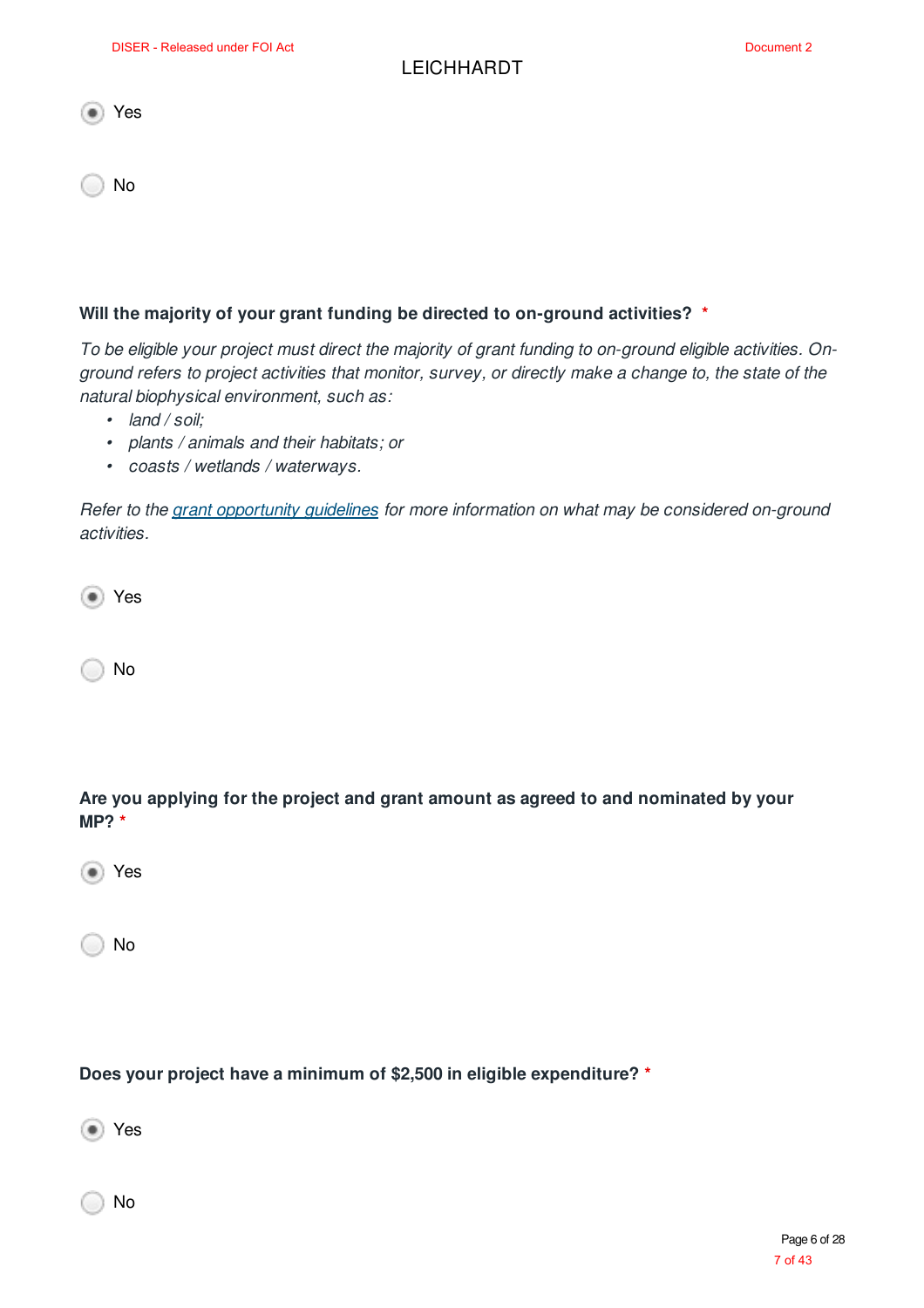**Do you have a plan for how you will carry out the project and complete by 31 December 2020? \***

Yes

◯ No

You have answered 'yes' to the questions above you are eligible to apply for the Communities Environment Program.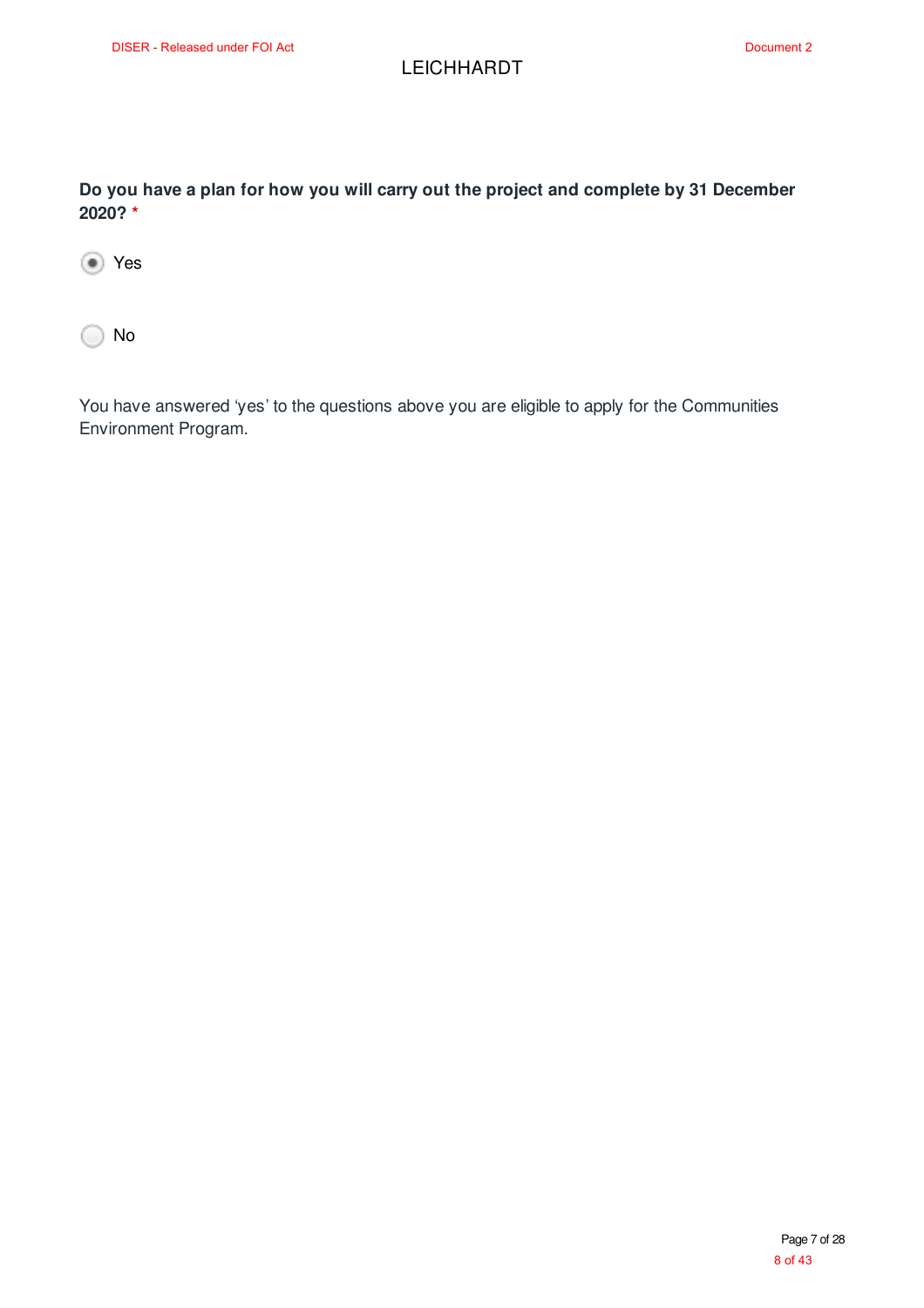## Contact details

### Primary contact

*The primary contact is the person authorised to act on behalf of the applicant (Note: At least one phone number or mobile number for the primary contact must be entered).*

| Title                                                   |              |
|---------------------------------------------------------|--------------|
| s2<br>$\mathcal{D}$                                     |              |
| Given name*                                             | Family name* |
| s22                                                     | s22          |
| Position title *                                        |              |
| s22                                                     |              |
| Please enter either a phone or mobile number *<br>Phone | Mobile       |
| s22                                                     | s22          |
| Email *                                                 |              |
| s22                                                     |              |
|                                                         |              |
|                                                         |              |

#### **Provide the postal address of the primary contact.**

#### Address line 1 **\***

#### Address line 2

2 Foxton Avenue

#### Address line 3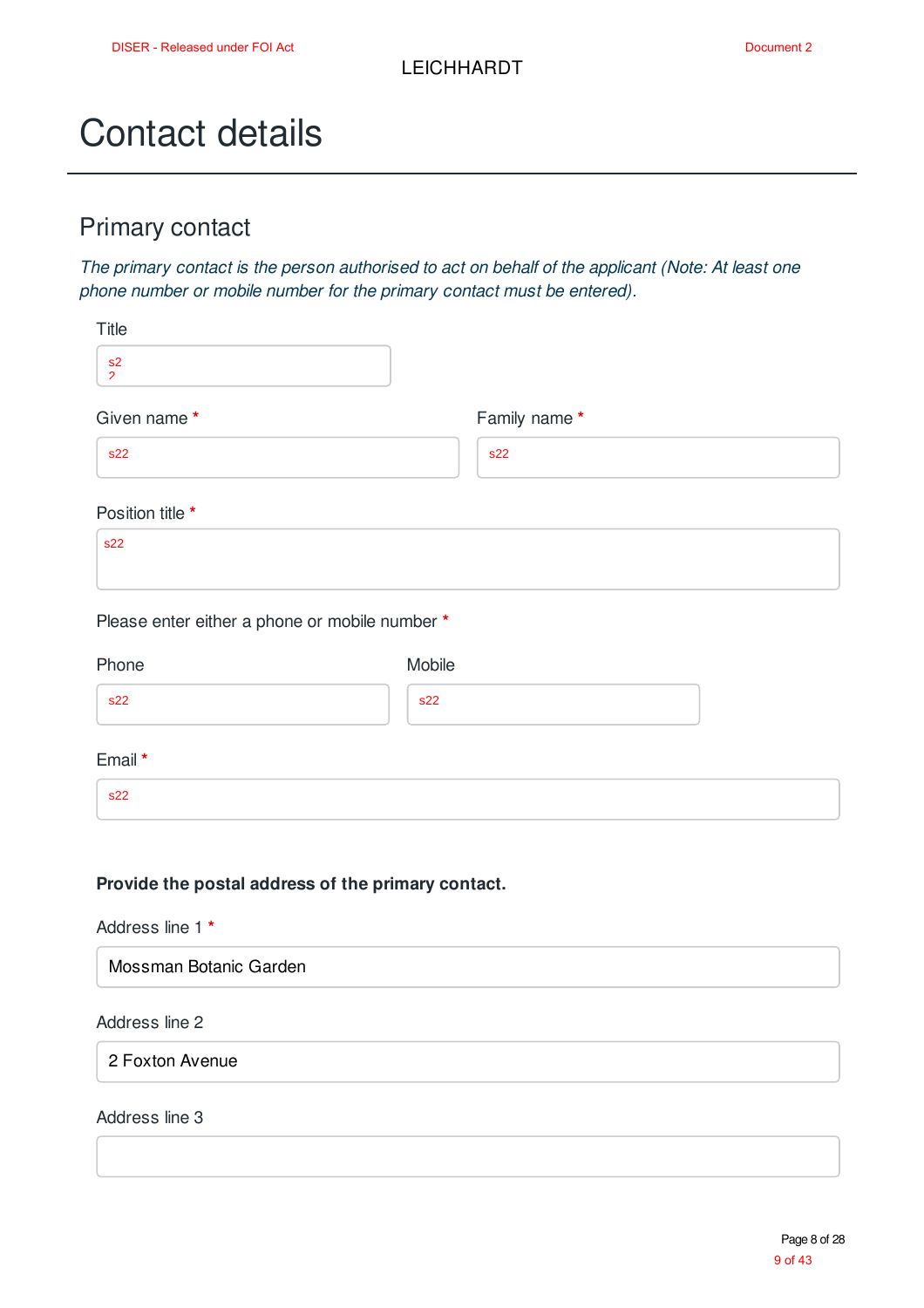| <b>DISER - Released under FOI Act</b> | <b>LEICHHARDT</b> | Document 2 |
|---------------------------------------|-------------------|------------|
| Suburb <sup>*</sup>                   | State *           | Postcode * |
| Mossman                               | QLD               | 4873       |

Is the primary contact a volunteer for the applicant organisation? **\***

Yes

No

### Feedback

How did the applicant hear about the program? **\***

Local Member of Parliament  $\sqrt{ }$ 

Community consultation committee

Advertisement

Attend public forum

Call centre

Direct mail / email

Industry group

Internet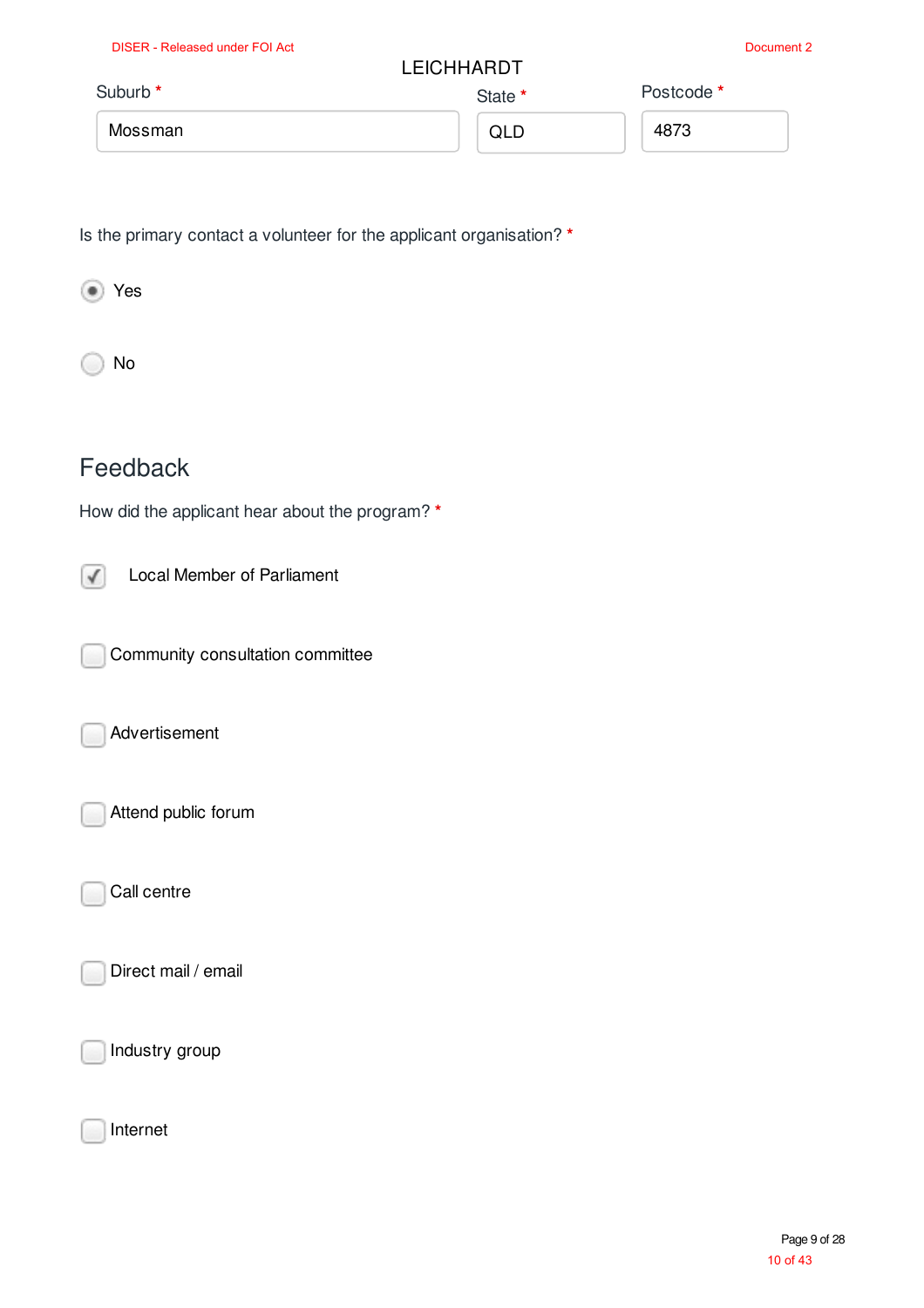Newspaper / magazine

Word of mouth

Social media

**Other**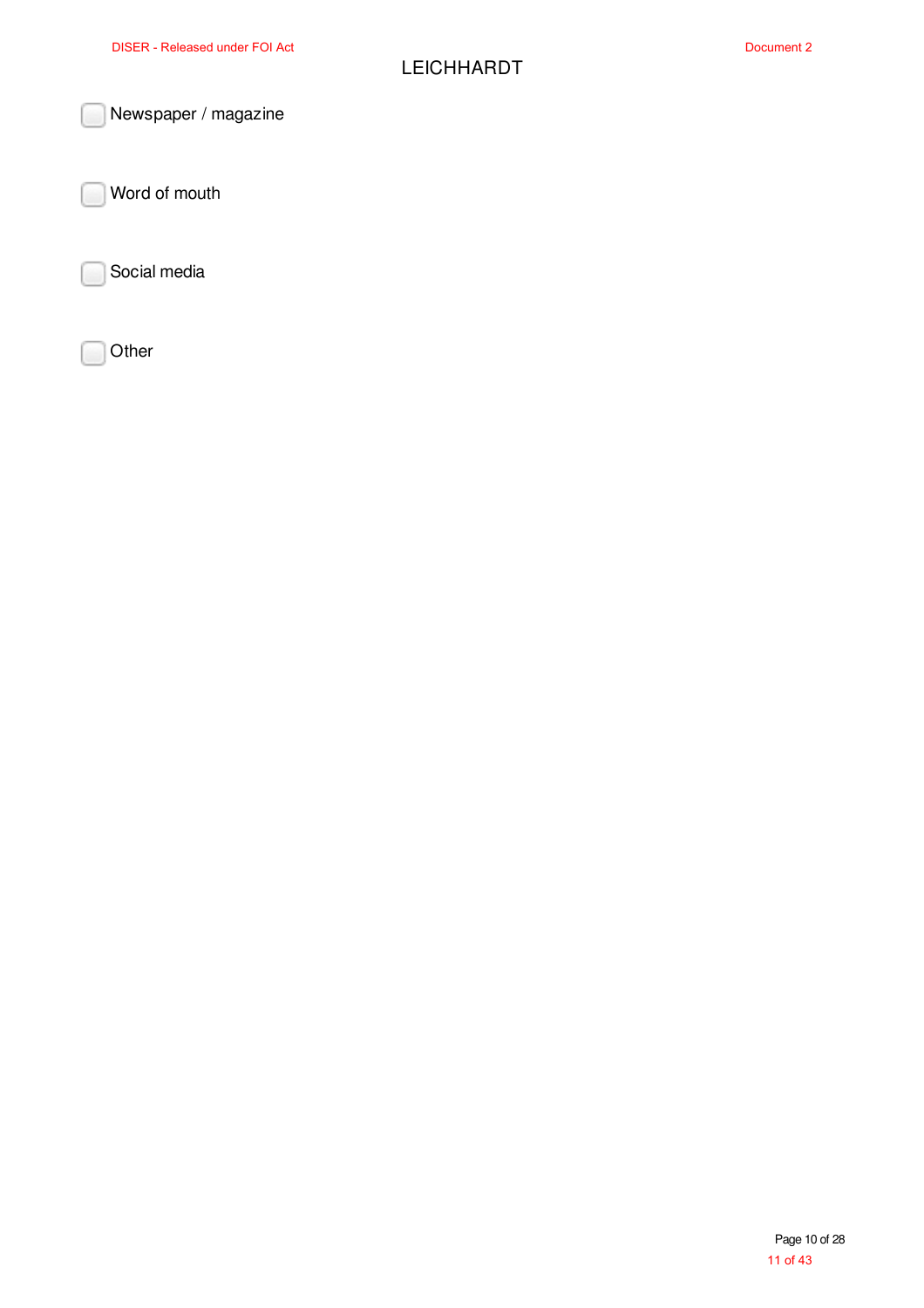## Applicant information

### Joint and project sponsor application

#### **Is this a joint application? \***

*Joint applications are acceptable, provided you have a lead applicant who is the main driver of the* project and is eligible to apply. Joint applications refer to organisations that may want to join together *as a group to deliver a project. In these circumstances, you must appoint a lead organisation. Only the lead organisation can submit the application form and enter into the grant agreement with the Commonwealth. The lead applicant will need to be nominated by your MP. The application should identify all other members of the proposed group and include a letter of support from each of the project partners.*

If you are a lead applicant applying on behalf of another organisation you are a project sponsor and *the application is not a joint application. Answer 'no' to this question.*

Yes

No

If you answered 'yes' to this question the lead applicant must complete this form. If you are unsure whether your application should be a joint application contact us on 13 28 46 or at **business.gov.au.** 

#### **Are you a project sponsor applying on behalf of another organisation? \***

*If you are an organisation that may not be able to incorporate, such as Landcare, Coastcare or Bushcare groups or equivalent bodies (excluding individuals and partnerships), or Parents and Citizens or Parents and Friends groups in some states, you may nominate a project sponsor to apply* on your behalf. Your project sponsor will need to meet all of the eligibility criteria and be nominated by your MP. The project sponsor will need to submit the application, enter into a grant agreement and be *responsible for any obligations under the agreement with the Commonwealth. Project sponsors must enter their details in the "applicant details section".*

*Project sponsors may act as a sponsor for more than one project, provided they have capacity to support delivery of the applicant group(s) projects within the project period.*

*Please note, individuals and partnerships cannot be sponsored under this program.*

*If you answered 'yes' to this question please provide details about the organisation you are applying on behalf of.*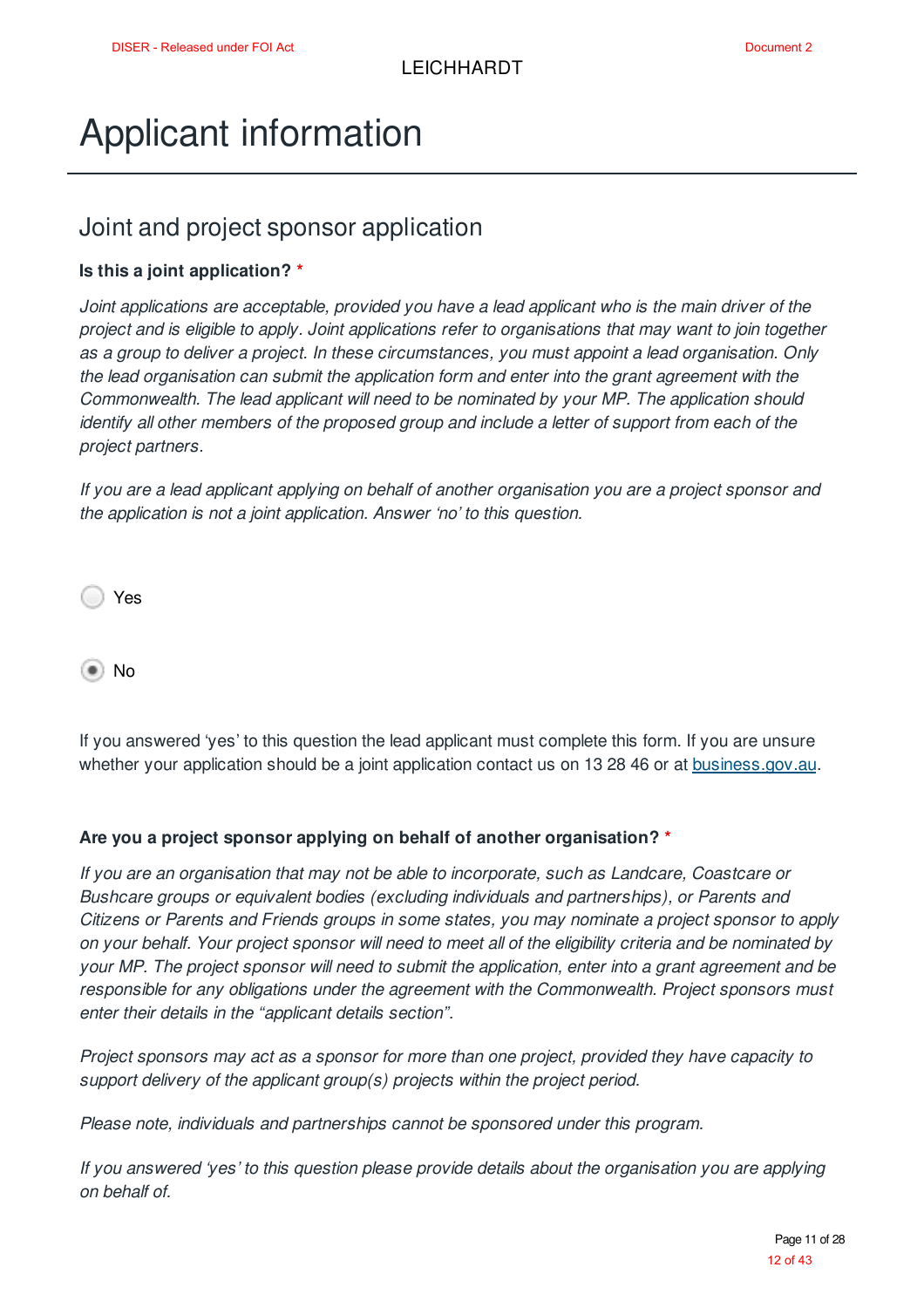If you answered 'yes' to this question please provide details about the organisation you are applying on behalf of.

Yes

(●) No

### Type of applicant

*In this section you must indicate what type of entity you operate under.*

*All entities must have an ABN.*

Select which type of entity your organisation is: **\***

a local government agency or body

an Australian State/Territory Government agency or body

**an incorporated not for profit organisation** 

Please choose your relevant entity type below: **\***

- **incorporated association** 
	- non-distributing co-operative
- public company limited by guarantee
- indigenous not for profit corporation
- religious or other organisation incorporated under legislation

How will you demonstrate your not-for-profit status? **\***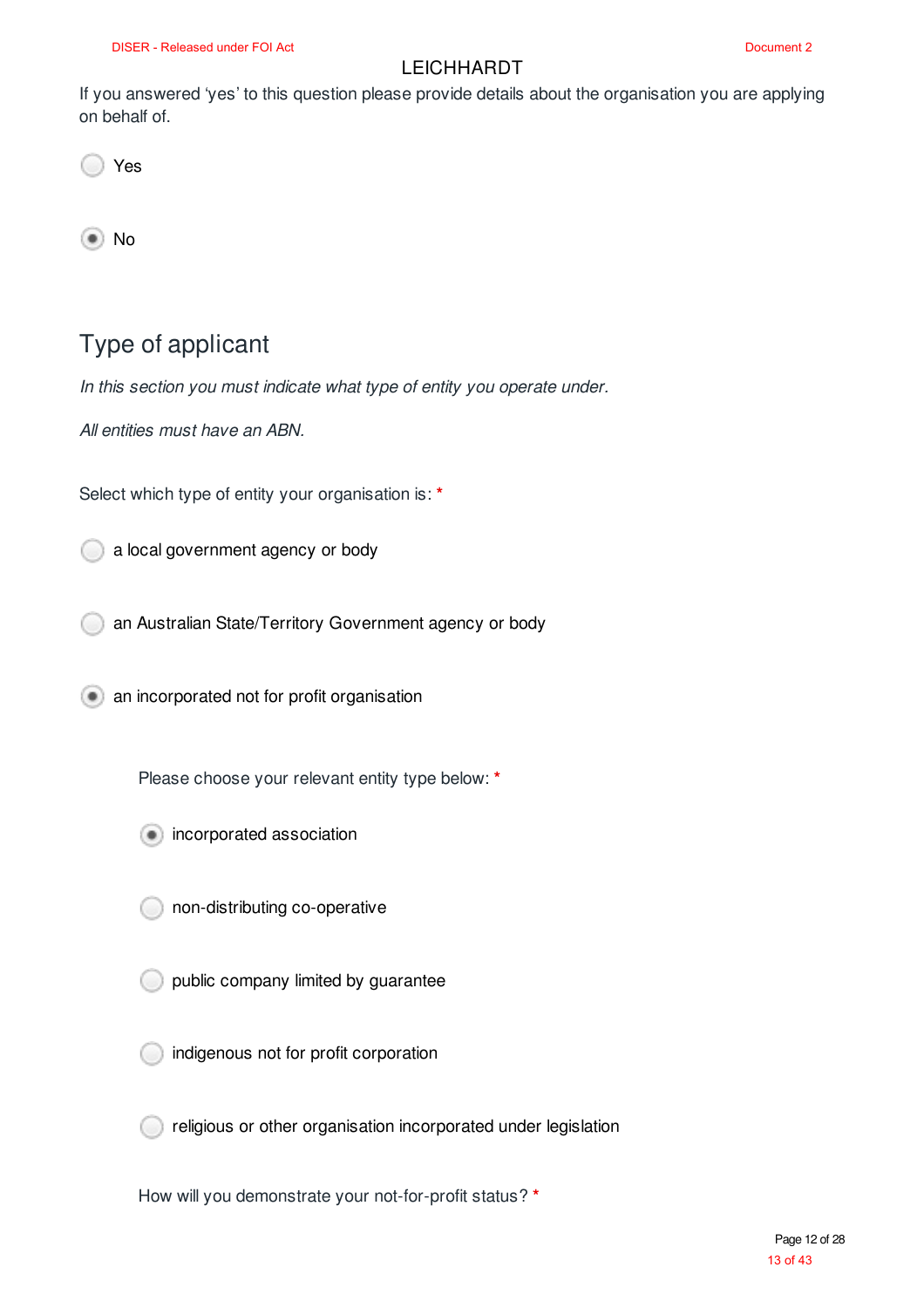state or territory incorporated association status

current Australian Charities and Not-for-profits Commission (ACNC)

constitutional documents that demonstrate the not for profit status

other evidence such as legislation that demonstrate the not for profit status

an incorporated trustee on behalf of a trust with responsibility for a community asset or property

### Applicant details

*Enter your ABN and click the Validate button to retrieve your registration details.*

Australian Business Number (ABN) **\***

52 351 855 294

Australian Company Number (ACN)

The entity name refers to the name that appears on all official documents or legal papers. The entity *name may be different from the business name.*

#### Entity name

Mossman Botanic Garden

*Your business may have registered one or more business names. If you operate under a business* or trading name you can enter alternate name(s) here. If your business or trading name is not listed *here select 'Other'.*

Business/trading name

GST registered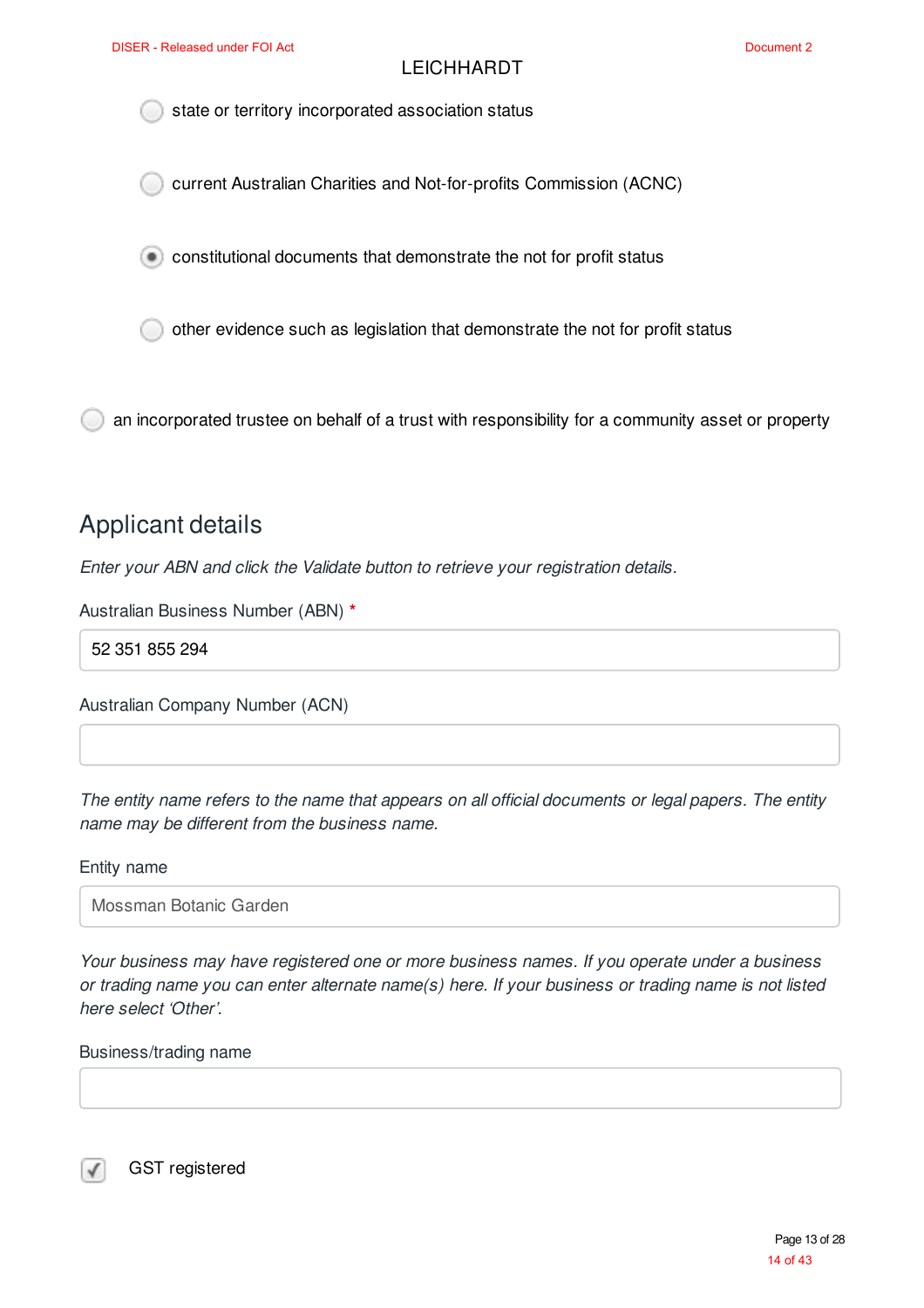### ANZSIC details

What is the applicant's main business activity under the Australian and New Zealand Standard Industrial Classification (ANZSIC)?

*The Australian and New Zealand Standard Industrial Classification (ANZSIC) is a classification system used by government to group data about organisations based on their primary business activity.*

*The ANZSIC codes and titles are available from the Australian Bureau of Statistics (ABS) website.*

*Phone 13 28 46 if you require assistance.*

ANZSIC division **\***

M Professional, Scientific and Technical Services

ANZSIC class **\***

6910 Scientific Research Services

### Address details

*Provide your organisation street address (Australian head office). This cannot be a PO BOX address.*

Address line 1 **\***

Mossman Botanic Garden

Address line 2

2 Foxton Avenue

Address line 3

Suburb **\*** Mossman State **\*** Postcode **\*** 4873 QLD

Is the postal address the same as the business street address entered above? **\***

Yes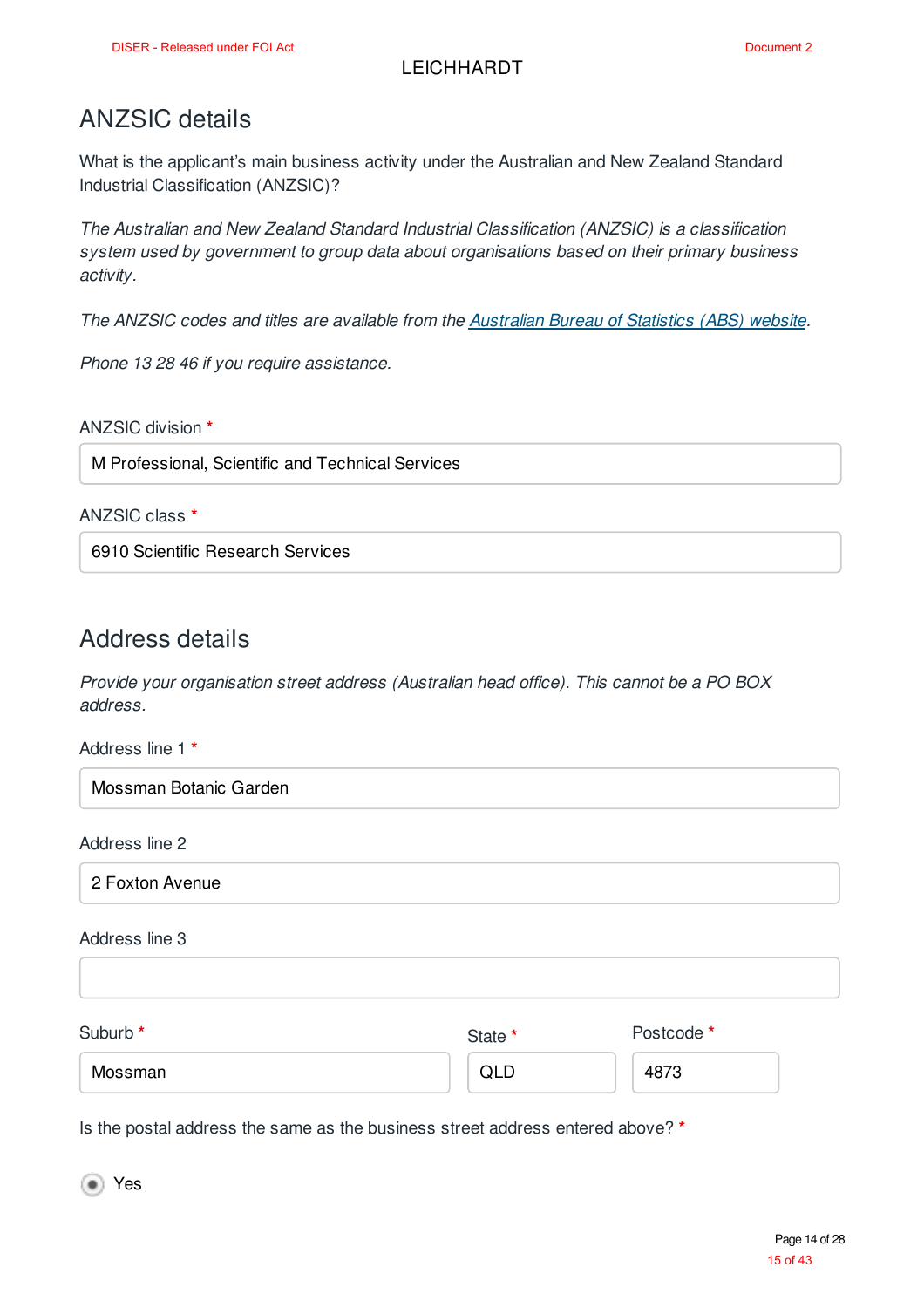No

### Website or social media platform address

Provide your organisation's website address

*If you do not have a website, please provide a link to your business' social media platform (i.e. Facebook, Twitter, Instagram).*

www.mossmanbotanicgarden.com.au

### Project site address

A project site address must be a street address not a postal address (closest street address to your project site if the site doesn't have a physical street address). Your project must be located in your *MP's electorate. You may undertake your project at more than one site within your MP's electorate. If you are undertaking on-ground works on a property, monitoring/surveying a species, or addressing other environmental issues that partly cross over into an adjoining electorate and requires works to be undertaken in that electorate to achieve satisfactory environmental outcomes, you must undertake the majority of work in your MP's electorate.*

Will the project's activities occur solely at the above listed head office address? **\***

Yes No

#### **Electorate**

Electorate **\***

**LEICHHARDT** 

### Project location mapping

You must also use a **mapping tool \*** to draw (or upload) one or more shapes (polygons) to reflect the location of your project activities.

• Please follow the instructions in the user guide to complete your project mapping.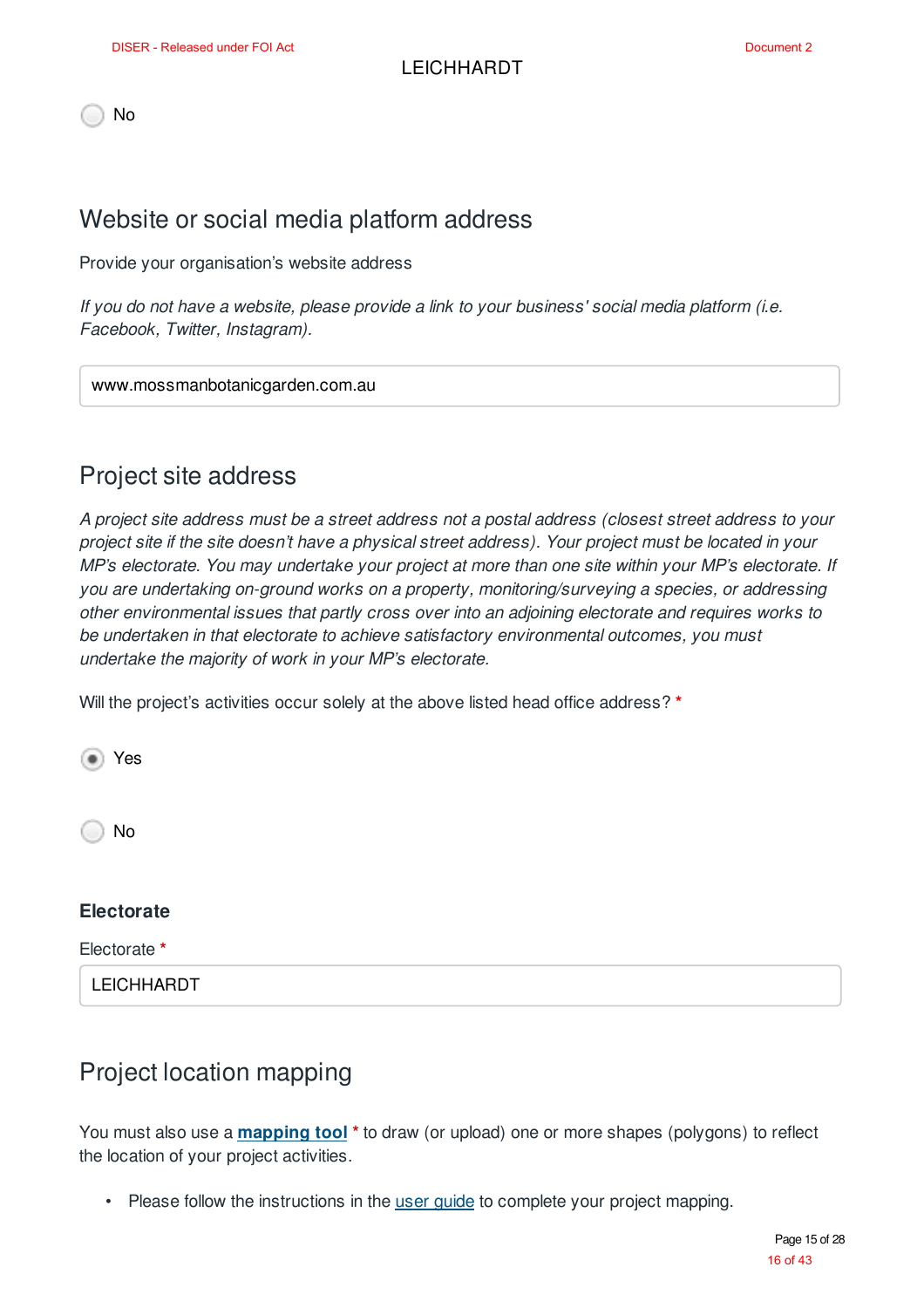- Note:
	- The mapping tool will open in a new browser tab.
	- Be as accurate as you can and focus on the area(s) of on-ground activity
	- Your map polygon(s) will automatically link to your application when you click the 'Save Mapping' button.
	- Once you have clicked 'Save Mapping' you can return to your map polygon(s) at any time (using the link above) to make further edits before finalising your application.
	- To return to this application form, click on 'Save Mapping' in the mapping tool and then click the browser tab for your application form.

### Indigenous details

Is your organisation Indigenous owned? **\***

*An organisation is considered Indigenous owned where at least 51% of the organisation's members or proprietors is Indigenous.*

Yes

No

Prefer not to answer

Is your organisation Indigenous controlled? **\***

*An organisation is considered Indigenous controlled where at least 51% of the organisation's board or management committee is Indigenous.*

Yes

No

Prefer not to answer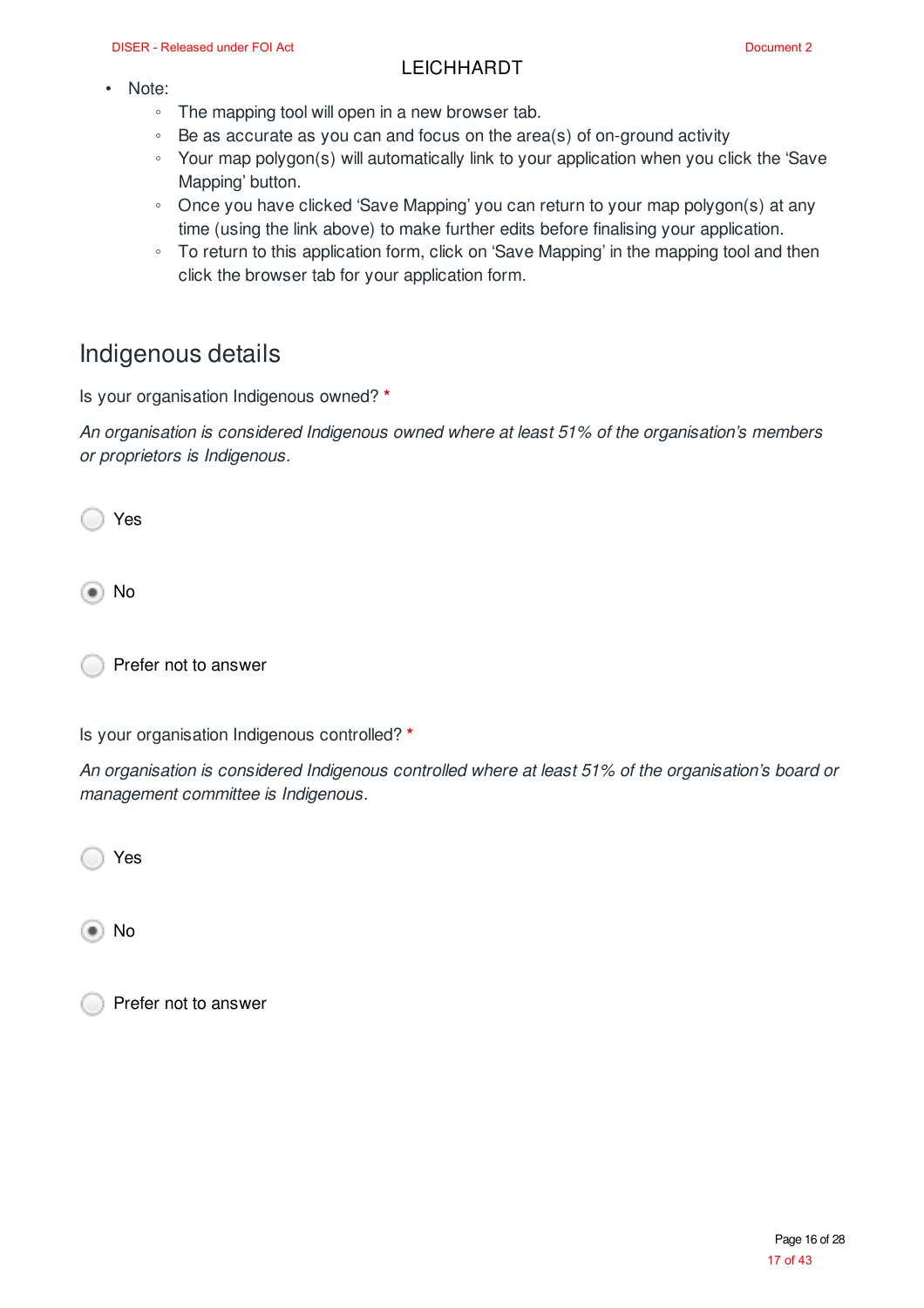## Project details and funding

### Project title and description

*If your application is successful, some project details will be published on the Department of the Environment and Energy website/GrantConnect. Published project details include:*

- *• name of the applicant*
- *• title of the project*
- *• a description of the project and its intended outcomes*
- *• amount of funding awarded.*

*Please note: You will be required to provide before and after photographic evidence of the project site with the final report (where relevant).*

Provide a project title **\***

*Example project title: Eradication and management of invasive weeds at Cityville Reserve*

Mossman Botanic Garden

Provide a brief project description for publication on our website **\***

*Ensure your project description focuses on the environmental issue and environmental asset you will address, what outcome(s) you will achieve, and the main activities/actions you will use to achieve the outcome(s).*

*Example project description: The project will reduce the threat of habitat degradation, fragmentation and loss to the critically endangered Regent Honeyeater (Anthochaera phrygia) by creating/enhancing 4 ha of priority habitat at Cityville Reserve to support recovery of the species. The Friends of the Cityville Reserve volunteers will undertake chemical and mechanical weed control and trap Noisy Miners to reduce their impact on the Honeyeater's habitat and breeding success. Three community planting days will plant 3,500 mixed box and ironbark eucalypts (as well as understorey plants) to enhance habitat condition and connectivity and to improve available food sources.*

Identification, collection and propagation of seed sourced from local, lowland, tropical rainforest trees for the initial plant-out of Mossman Botanic Garden at 2 Foxton Avenue (while this Project complements the Goobidi Creek revegetation, it is a unrelated project to the one part funded through Landcare). The Project will be undertaken in at the Mossman Botanic Garden site in Mossman and in the Daintree National Park.

### Summary of activities and project outcomes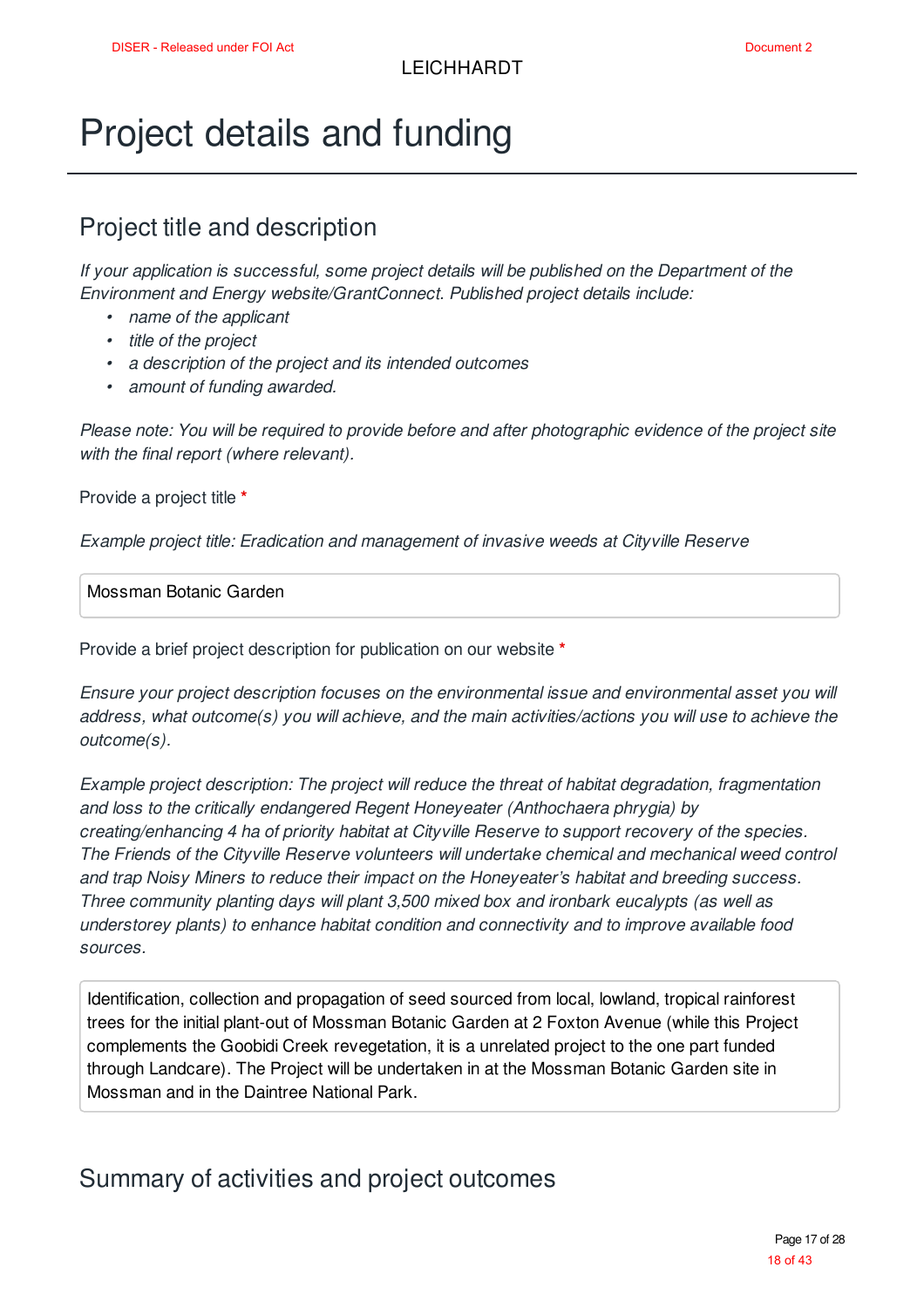Provide a summary of your project, including the key activities and how they address local environmental priorities **\***

*Example summary of activities and outcomes: The project will: clear dense pockets of blackberry* over 2 ha, and then revegetate it and another 2 ha (total 4 ha) with 3.500 mixed box and ironbark *species suitable for Honeyeater habitat plus understorey plants. Three community planting days involving 100 people will be undertaken during autumn planting season and be promoted through the* aroup's website, 2 newsletters, 500 copies of a flyer and local radio. Plant health and survival will be *regularly monitored to ensure successful establishment. Excessive Miner birds will be trapped using traps made by local bushcarers to reduce their impact on the Honeyeater's breeding. Numbers removed will be counted and be humanely disposed of. Honeyeater breeding success will be monitored by volunteers near the end of the project and compared with previous surveys. Community participants and volunteers will be assigned different areas of the Reserve to plant and/or manage to encourage a sense of ownership of the Reserve, foster care for the Regent Honeyeater, and promote a sense of pride to keep it well maintained. The project will improve community knowledge and skills that will enable future expansion of project works; improved extent and condition of important remnant habitat; improved corridor linkages and support for the Regent Honeyeater and many native species; and increased community connection to their local environment and involvement in recovery actions.*

*This information will not be published.*

The Project is a standalone project and does not have any other government funding, it would be a pilot of the skills and knowledge capability the Garden needs to build with ATH and Jabalbina for the plant-out of the entire site using locally-sourced wet-tropics tree species. The Project would be eligible for Communities Environment Program funding according to the following criteria:

• Collection and propagation of seed from native species.

• Revegetation using locally appropriate native species (e.g. to increase suitable habitat and available food sources for native animals, to increase biodiversity or provide bio-linkages to reduce the impact of climate change).

• And would indirectly support a range of other criteria of the Program.

Indicate which type of activities are included in your project. You may choose more than one. **\***

Citizen science activities

 $\checkmark$ 

*Citizen science activities that encourage people to collect and contribute information about their local environment, such as monitoring local flora, fauna, water quality and marine debris*

Protect or enhance the natural environment and/or support recovery of native species/communities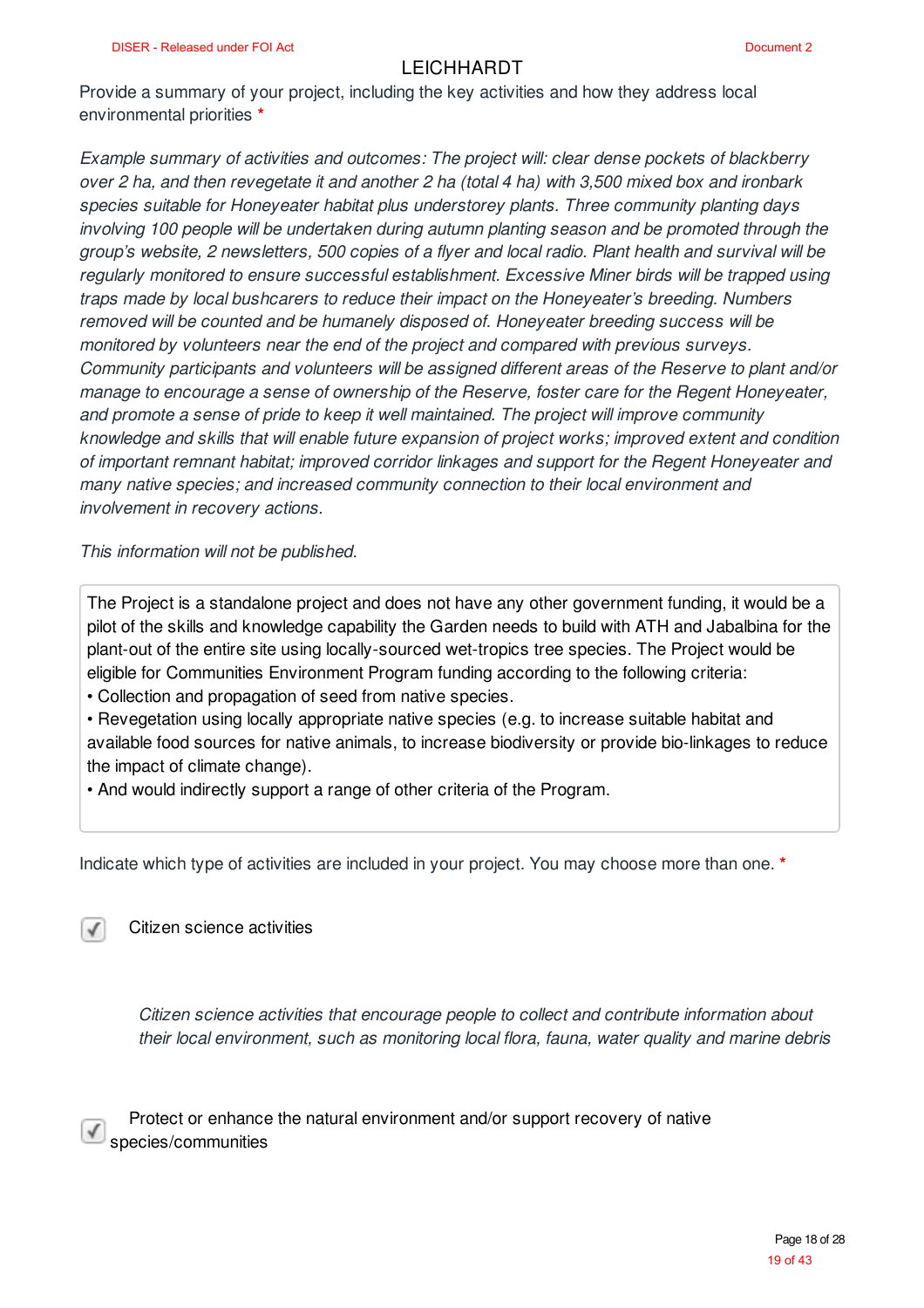*This includes:*

- *• actions identified in recovery plans or conservation advices for threatened species*
- *• collection and propagation of seed from native species*
- *• revegetation using locally appropriate native species (e.g. to increase suitable habitat and available food sources for native animals, to increase biodiversity or provide biolinkages to reduce the impact of climate change)*
- *• removal of barriers to species traversing landscapes and waterways (e.g. fish ladders)*
- *• habitat support for species (e.g. provision of nesting boxes or artificial burrows)*

Reducing threats and risks to the natural environment

*This includes:*

√

- *• managing invasive weeds, pest animals or diseases (e.g. construction of wash-down stations)*
- *• fencing to support environmental protection and/or restoration (e.g. control access to sensitive sites, remnant vegetation or revegetation sites)*
- *• management of access to sensitive areas, including installation of infrastructure, such as boardwalks and sand ladders*
- *• managing erosion (e.g. to reduce impacts on environmentally sensitive areas/waterways and/or to directly improve the ecological condition of a site)*
- *• reducing sediment, contaminant and nutrient run-off to waterways.*

Reduce the impact of waste and litter

Encourage re-use and recycling

Improve carbon sequestration

*Activities that improve carbon sequestration (e.g. improved ground cover)*

Educational activities that build community knowledge √

> *Educational activities that build community knowledge about their local environment and how the community can conserve, protect, monitor, and/or manage it sustainably.*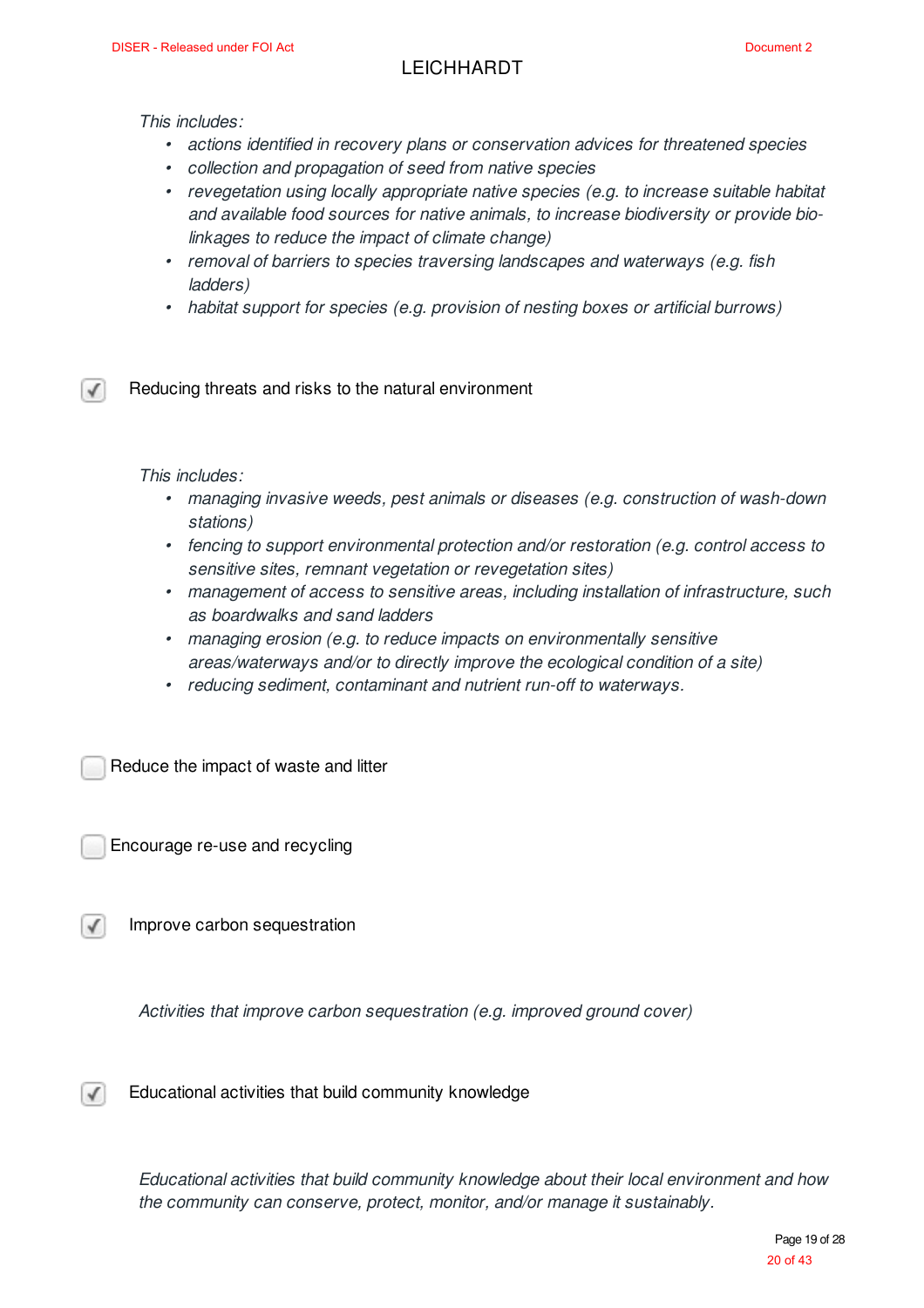### Project plan

Describe how you will carry out the project including: **\***

- who is accountable
- a list of resources
- identification of any constraints

#### *Example project plan:*

*Formal approval has been obtained from the Cityville Reserve Trust to enter the grounds and carry out the work. An experienced project manager will be appointed to co-ordinate the project and the volunteers. The group's volunteers will be organised into workgroups and a timetable will be developed for all project works and will cater for interruptions from adverse weather. The project manager will provide all training in weed identification/removal, native tree planting, bird and plant monitoring, trapping/disposal of Miner birds, and use appropriate personal protective equipment. Group volunteers will be trained in planting of native species in preparation to lead the community planting days. Plants will be sourced from a local Landcare community nursery and Greening Australia. Council will provide in-kind some understorey plants and mulch to support habitat structure and establishment. Safety training will be provided to all planting day participants before they enter the reserve and will ensure they are wearing protective clothing and observe all safe work practices. The project will use equipment from the Cityville Reserve Trust and purchase some small items of* equipment to carry out the weed control and planting which will be kept at the Trust's storage facility *and also be used post project to maintain the plantings. Progress will be monitored and recorded by the project manager. The Reserve Trust will verify final completion. Agreement will be reached between the Reserve Trust and volunteers to an ongoing maintenance schedule.*

The Project will be managed by Mossman Botanic Garden, with day to day coordination of the project undertaken by the Garden CEO (Volunteer), Dr Russell Joshua.

The three elements of the Project will be outsourced to deeply experienced and highly skilled local suppliers:

Source tree identification by Australian Tropical Herbarium, a joint venture between State and Territory herbaria, CSIRO and James Cook University, see https://www.ath.org.au (~\$8,500 of supplier expense).

Seed collection by Jabalbina, our local aboriginal land corporation, see www.jabalbina.org.au (~\$4,500 of supplier expense).

s47(1)(b)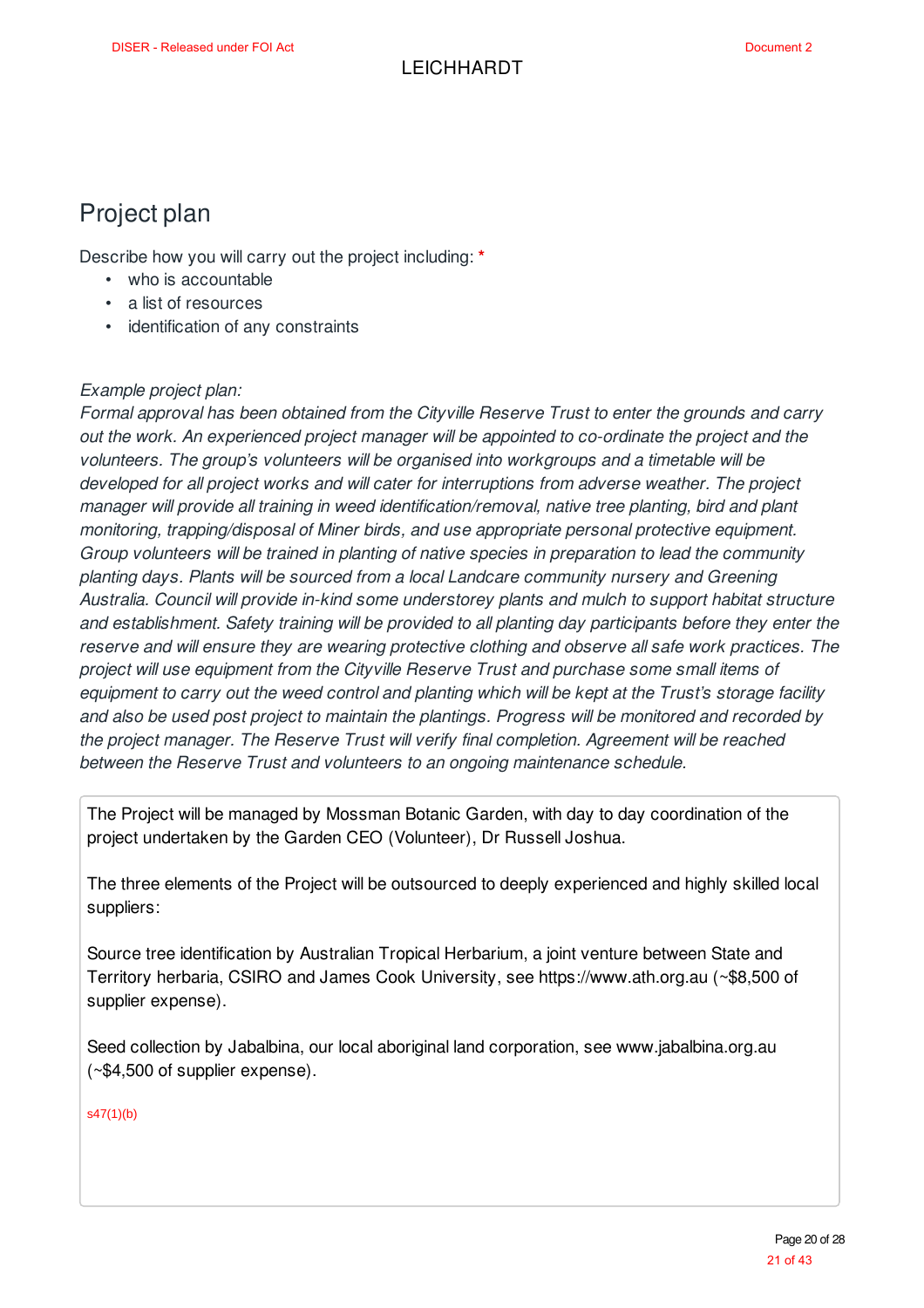### Project duration

*Your project start date cannot be before the date of your application submission. Your project end date must be the expected date your project activities will be completed and should allow sufficient time for unexpected delays to your project. You should factor in additional time for obtaining approvals, contracting tradespeople and specialists/experts, possible weather delays and any other unforeseen circumstances that may prevent you completing your project on time. You must complete your project no later than 31 December 2020. Refer to section 3.2 of the grant opportunity guidelines.*

Project start date **\*** Project end date **\*** 

03 Feb 2020 30 Sep 2020

### Landholder and other relevant approvals

Will your project require landholder permission, development approval, licences/permits or other approvals? **\***

*You must be aware of and ensure you obtain, any necessary statutory approvals. Where statutory approvals are required for your project you must maintain records of the approvals.*

*You must have, or be able to obtain during the project, all relevant and required permissions, approvals, licences, and/or permits required to undertake the project within the project period. For example, the support of the relevant site owner(s) where works are proposed, approvals for any structures to be erected, and permits related to undertaking burns or threatened species related interventions.*

Yes

No

## Project budget

*The Total eligible project expenditure of your project will auto populate based on the figures entered in this section of the application form. The Total eligible project expenditure must equal the Total eligible project expenditure in the following section - Source of Funding.*

Complete the fields below to show how you will fund the eligible project costs. **\***

*Note, the minimum grant amount under the Communities Environment Program is \$2,500 and the maximum grant amount is \$20,000. When determining your eligible project cost over the life of the project you will need to take into consideration your GST status.*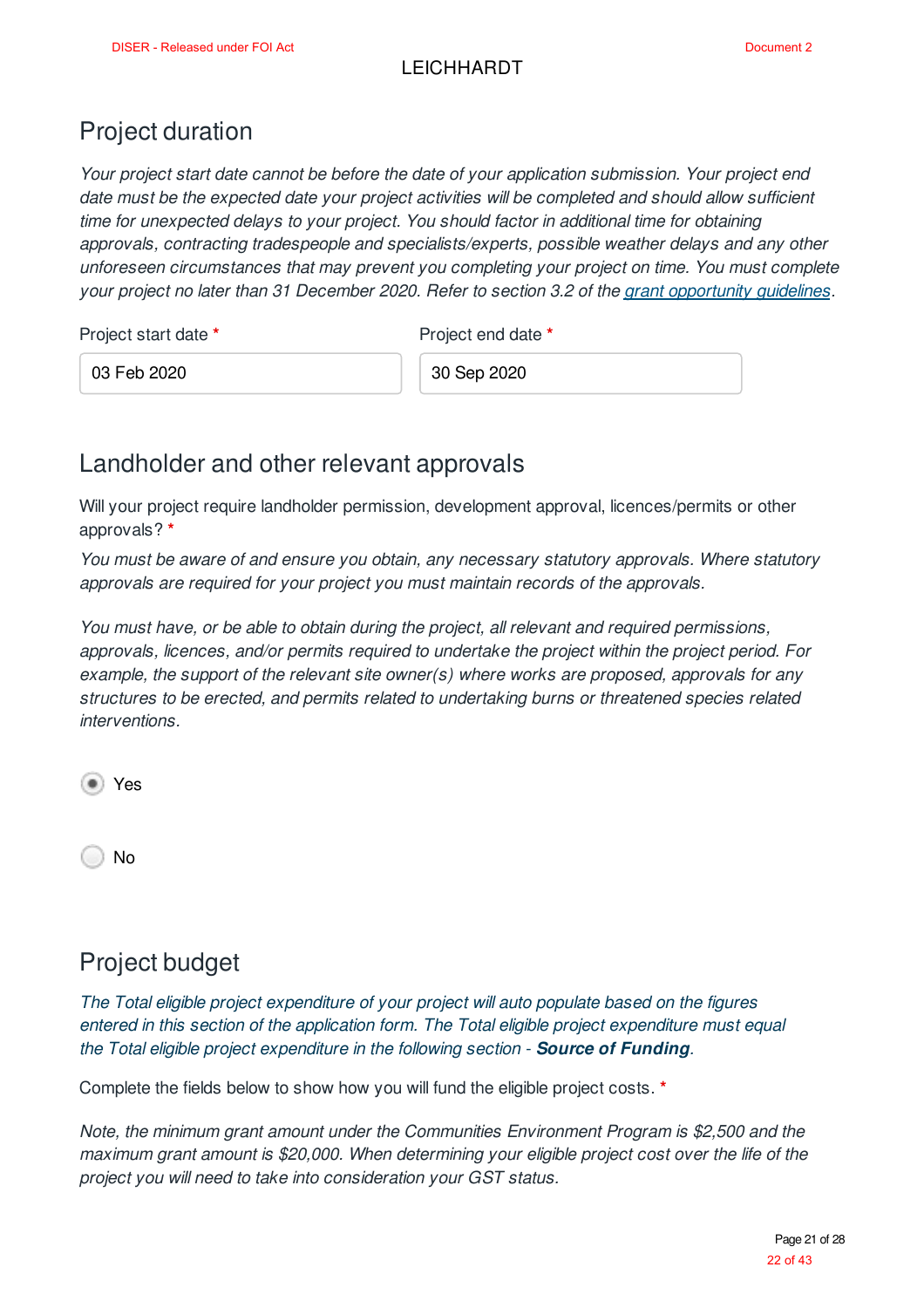*When calculating the total project cost:*

*• if you are registered for GST, you should remove the GST components of the project costs and provide the GST exclusive amount, and*

*If you are registered for GST, where applicable we will add GST to your grant payment and provide you with a recipient created tax invoice*

• if you are not registered for GST you should provide the cost of your project including the GST *components (GST inclusive).*

*GST does not apply to grant payments to government related entities. If you are a government related entity, you should provide a GST exclusive amount.*

| Eligible project expenditure                               | FY 2019-20 | <b>Total</b> |
|------------------------------------------------------------|------------|--------------|
| Suppliers, consultants, contracted and volunteer<br>labour | \$13,000   | \$13,000     |
| $\alpha$ , $\alpha$ , $\alpha$ , $\alpha$                  | \$5,000    | \$5,000      |
| $\sim$ 100 $\sim$ 100 $\sim$                               |            | \$0          |
|                                                            | \$2,000    | \$2,000      |
| Total expenditure<br>.                                     | \$20,000   | \$20,000     |

### Source of funding

*The figure in part D, Total eligible project expenditure, will auto populate based on the figures you* enter in parts A, B, and C in this section. Please note that the figure in part D must be equal to the *Total eligible project expenditure shown in your Project Budget in the previous section - Project Budget.*

Complete the table below to show how the applicant will fund the eligible project costs. **\***

*Note, the minimum grant amount under the Communities Environment Program is \$2,500 and the maximum grant amount is \$20,000. When calculating the total project cost, if you are registered for GST, enter the GST exclusive amount. If you are not registered for GST, enter the GST inclusive amount.*

*We cannot fund your project if it receives funding from another Commonwealth, State, Territory or Local Government grant. You can apply for a grant for your project under more than one government program, but if your application is successful, you must choose either the Communities Environment*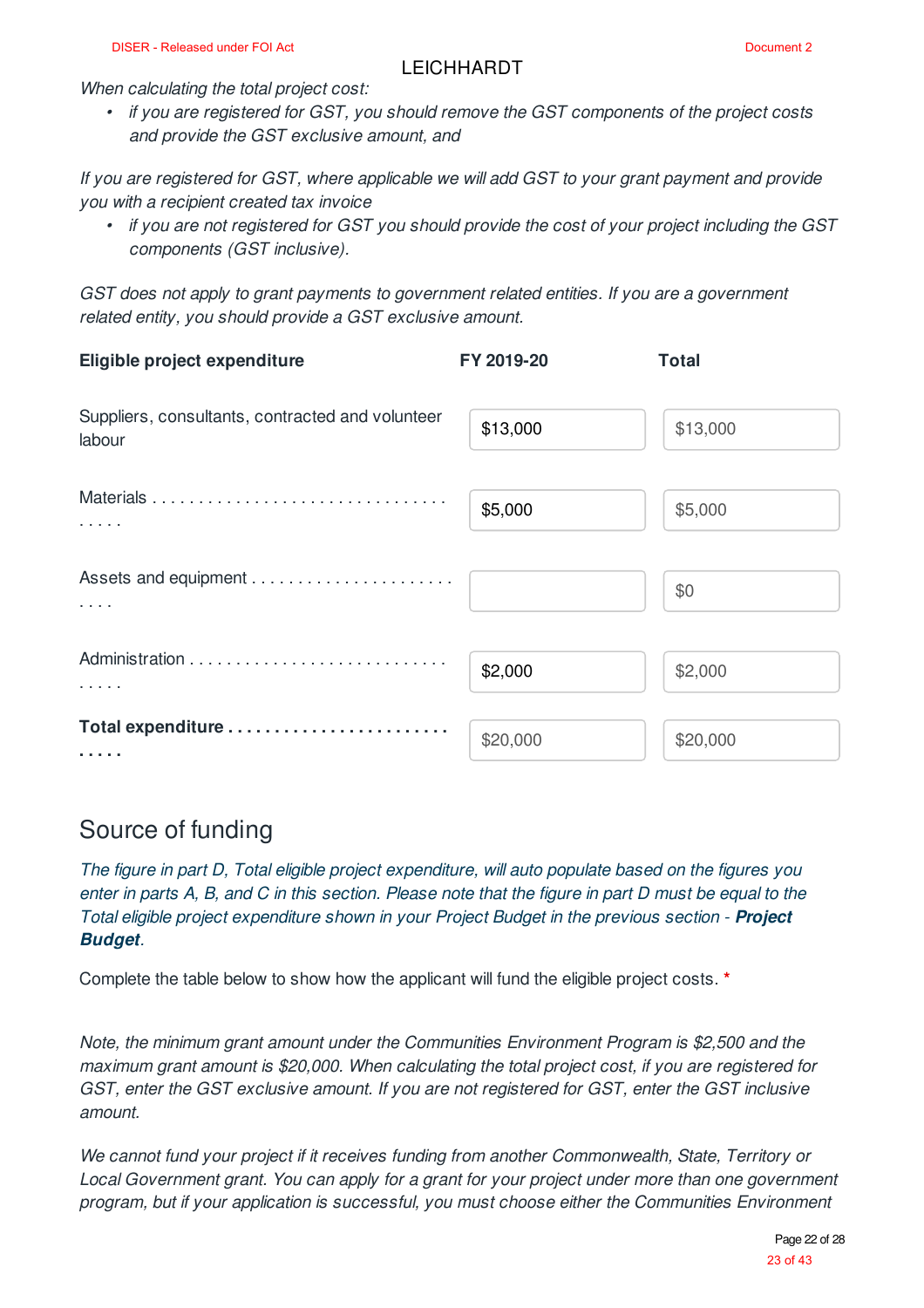*Program grant or the other government grant.*

a. Your contribution including cash and in-kind (equipment, materials or labour) (A\$)

\$0

b. Other non-government contributions (including from project partners) (A\$) if relevant

\$0

c. Communities Environment Program grant amount (A\$) (grant being sought) **\***

\$20,000

d. Total eligible project costs (\$AUD), Minimum \$2,500

\$20,000

*The project cannot be funded by this grant in conjunction with any other Commonwealth grant. The total Commonwealth Government grant percentage cannot exceed 100%. Other non-Commonwealth government funding means funding contribution from your local or state government towards your share of project costs.*

### Conflicts of interest

Do you have any perceived or existing conflicts of interest to declare? **\***

*Refer to the grant opportunity guidelines for further information on your conflict of interest responsibilities.*

Yes

⊕) No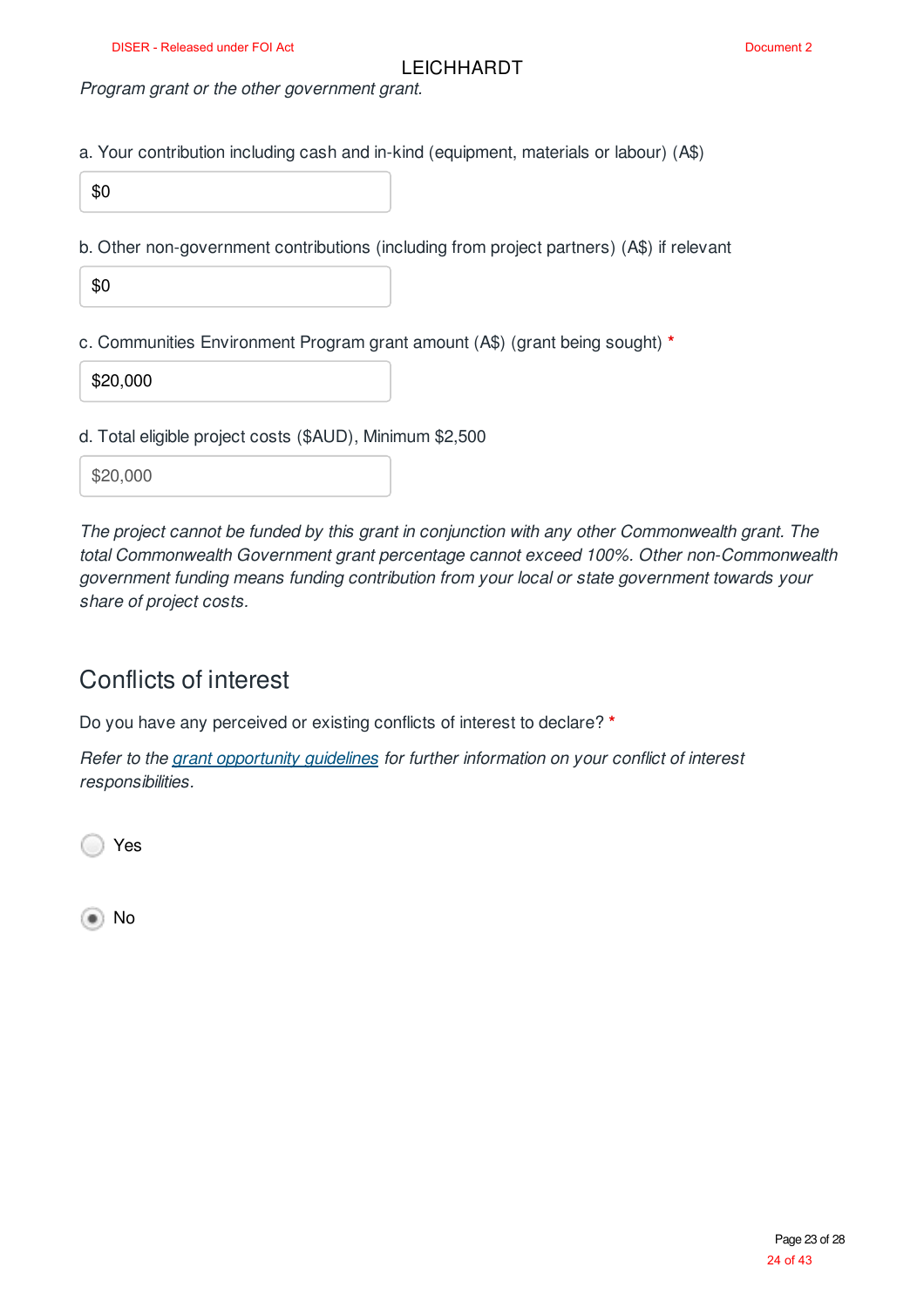## Payee details

### Applicant bank account details

*If your application is successful we will transfer funds directly into your bank account. Provide your relevant bank account details here. To avoid payment delays ensure your bank account details are correct.*

Name of banking institution **\***

Westpac

Account name **\***

Mossman Botanic Garden

#### BSB **\***

000-000

Account number **\***

00000000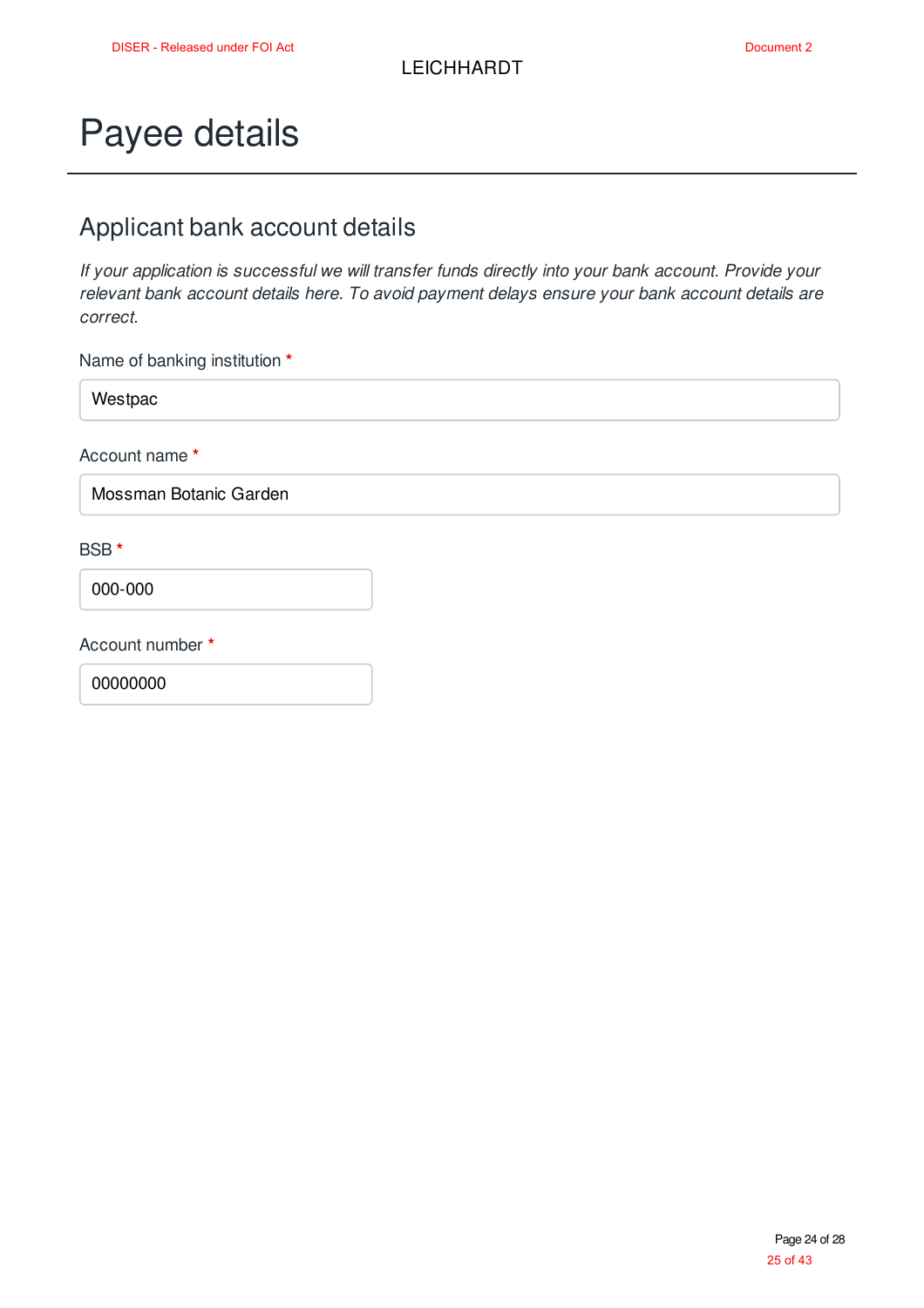## Applicant declaration

### Privacy and confidentiality provisions

I acknowledge that this is an Australian Government program and that the department will use the information I provide in accordance with the following:

- Australian Government Public Data Policy Statement
- Commonwealth Grants Rules and Guidelines
- Communities Environment Program grant opportunity guidelines
- applicable Australian laws.

Accordingly, I understand that the department may share my personal information provided in this application within this department and other government agencies:

- 1. for purposes directly related to administering the program, including governance, research and the distribution of funds to successful applicants and
- 2. to facilitate research, assessment, monitoring and analysis of other programs and activities

unless otherwise prohibited by law.

I understand that where I am successful in obtaining a grant, the financial information that I provide for the purposes of payment will be accessible to departmental staff to enable payments to be made through the department's accounts payable software system.

I understand that information that is deemed 'confidential' in accordance with the grant opportunity guidelines may also be shared for a relevant Commonwealth purpose.

The department will publish information on individual grants in the public domain, including on the department's website, unless otherwise prohibited by law.

By checking this box I agree to all of the above declarations and confirm all of the above statements to be true **\***

### Applicant declaration

I declare that I have read and understood the grant opportunity guidelines, including the privacy, confidentiality and disclosure provisions.

I declare that the proposed project will not receive funding from other Commonwealth, State, Territory or local government grants. I note that I can apply for a grant for the proposed project under more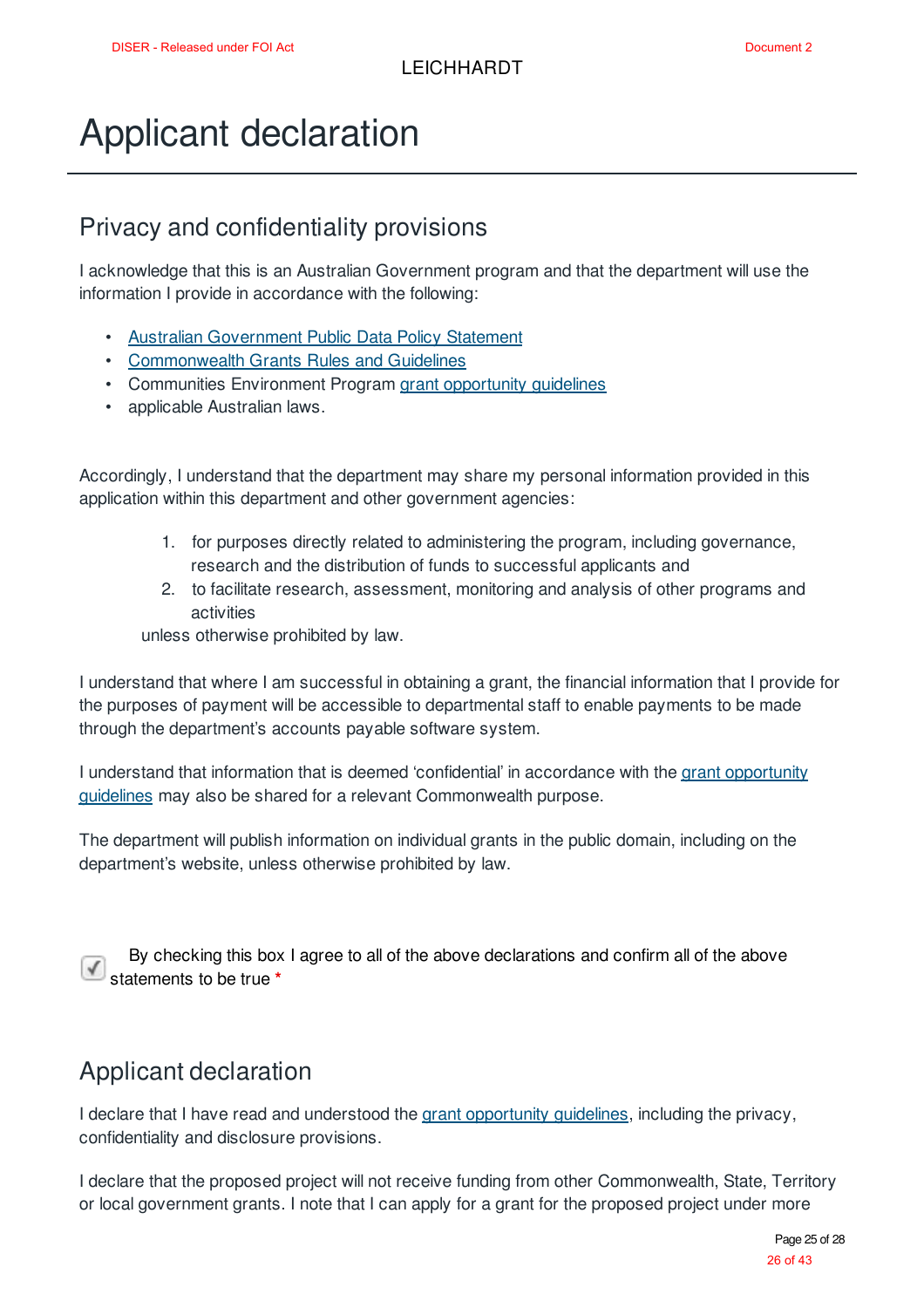than one government program however if my application is successful I must choose either the Communities Environment Program or the other government grant.

I declare that the proposed project outlined in this application and any associated expenditure has been endorsed by the applicant's Board or person with authority to commit the applicant to this project.

I declare that I have consent, or am able to obtain consent, from the relevant site owner(s) to undertake the proposed project outlined in this application.

I declare I have, or will obtain, all relevant and required permission, approvals, licenses and/or permits required to undertake the project outlined in this application.

I declare that the applicant will comply with, and require that its subcontractors and independent contractors comply with, all applicable laws.

I declare that the majority of on-ground works will be undertaken in my Member of Parliament's electorate.

I declare that the information contained in this application together with any statement provided is, to the best of my knowledge, accurate, complete and not misleading and that I understand that giving of false or misleading information is a serious offence under the *Criminal Code 1995* (Cth).

I acknowledge that I may be requested to provide further clarification or documentation to verify the information supplied in this form and that the department may, during the application process, consult with other government agencies, including state and territory government agencies, about the applicant's claims and may also engage external technical or financial advisors to advise on information provided in the application.

I understand that I am responsible for ensuring that I have met relevant state or territory legislation obligations related to working with children, and that any person that has direct, unsupervised contact with children as part of a project under the Communities Environment Program, has undertaken and passed, a working with children check, if required under relevant state or territory legislation. I am also responsible for assessing the suitability of people I engage in this project to ensure children are kept safe.

I acknowledge that if the department is satisfied that any statement made in an application is incorrect, incomplete, false or misleading the department may, at its absolute discretion, take appropriate action. I note such action may include excluding an application from further consideration; withdrawing an offer of funding; using the information contained in the application for a fraud investigation that would be consistent with the Australian Government's Investigations Standard and Commonwealth Fraud Control Framework and for management purposes and/or terminating any grant agreement between the Commonwealth and the recipient including recovering funds already paid.

I acknowledge that this application comprises an offer to enter into a legally binding agreement with the Commonwealth. If this application is successful, the Commonwealth may accept this offer by sending me a letter of approval with annexed Grant Terms and Conditions a copy of which is available on business.gov.au. On receipt of this letter, I will immediately be bound by a legally binding agreement comprising: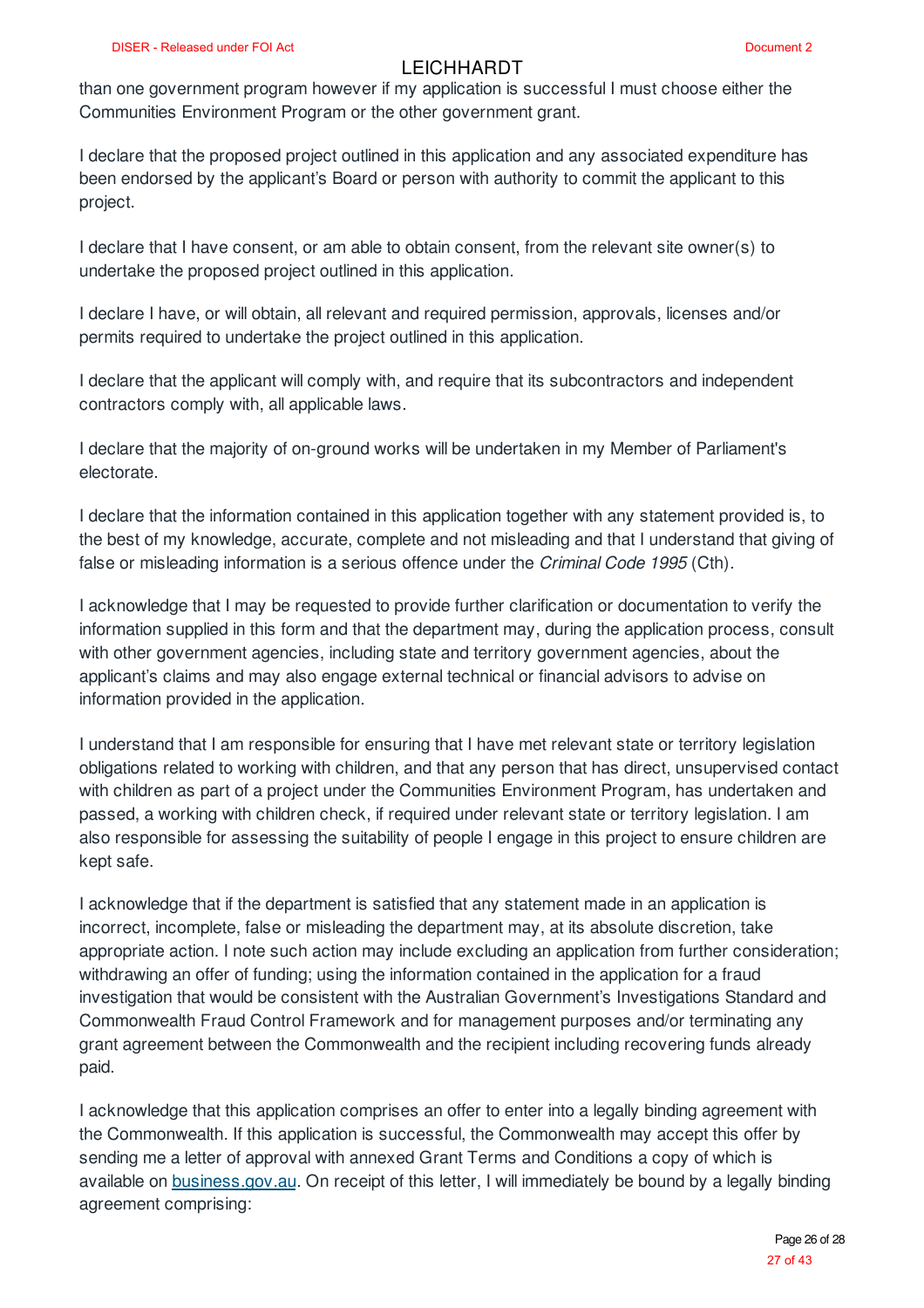- this application
- the Communities Environment Program grant opportunity guidelines in place at the time I submitted the application form
- the letter and annexed Grant Terms and Conditions.

I acknowledge that the Commonwealth may at their absolute discretion, unilaterally extend the project end date, the final report due date and the Agreement end date, by notice where we consider it appropriate to enable you to complete your project. The extension will take effect from your receipt of the notice. For the avoidance of doubt such notification will act to vary the Agreement despite clause 15.2 of the grant terms and conditions.

I agree to participate in the periodic evaluation of the services undertaken by the department.

I declare that I am authorised to complete this form and acknowledge that by including my name in this application I am deemed to have signed this application.

I approve the information in this application being communicated to the department in electronic form.

By checking this box I agree to all of the above declarations and confirm all of the above statements to be true **\***

#### State your name **\***

 $522$ 

State your email address **\***

s22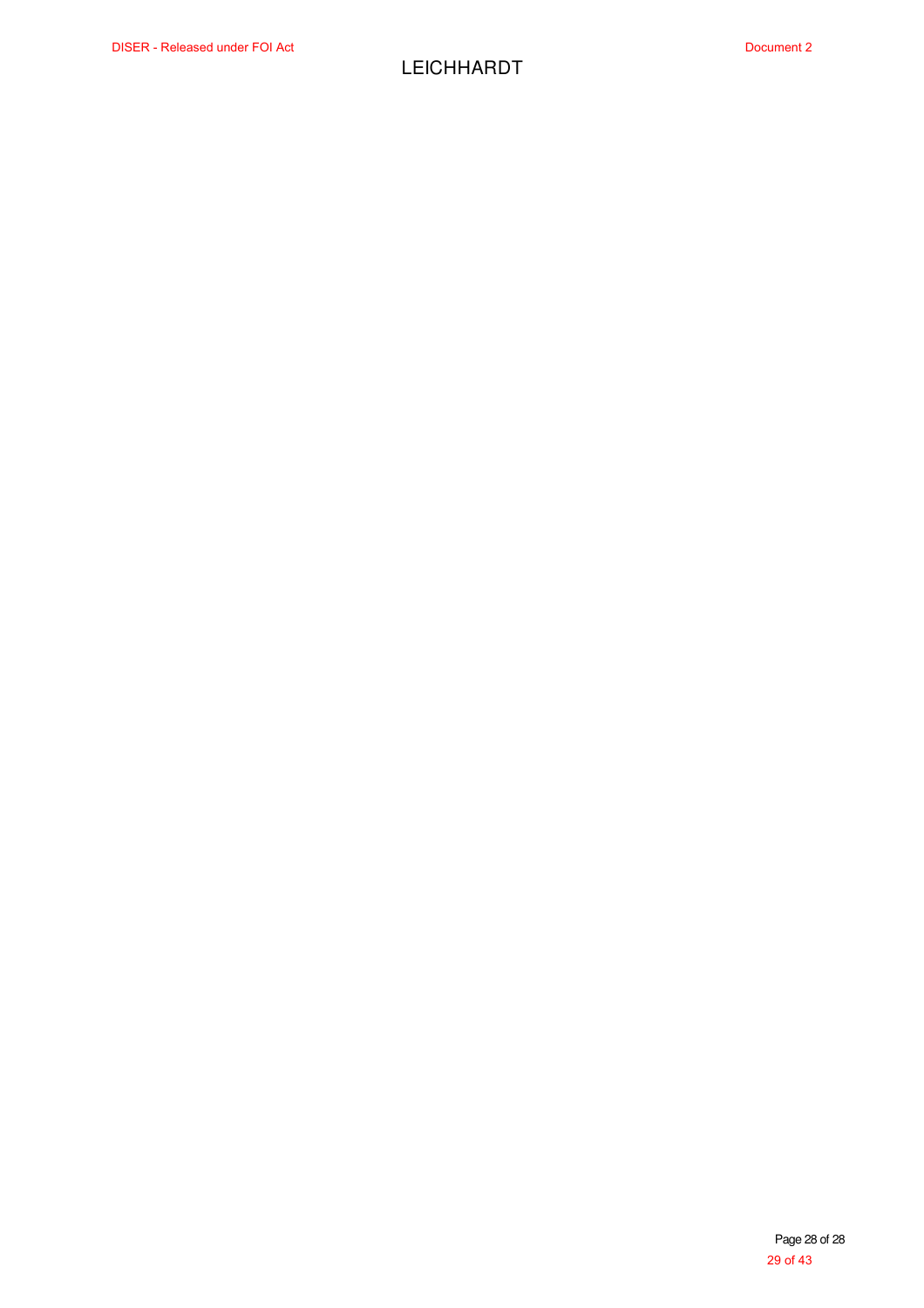**Archived:** Friday, 24 January 2020 3:12:01 PM **From:** CEP2019delivery@industry.gov.au **Sent:** Fri, 22 Nov 2019 09:39:45 **To: Cc:** CEP2019delivery@industry.gov.au **Subject:** RE: RESPONSE REQUIRED - COMMUNITIES ENVIRONMENT PROGRAM 2019-20 - CEP80697 - Further Clarification Required [DLM=For-Official-Use-Only] **Sensitivity:** Normal Document 3 To: <sup>s22</sup><br>Cc: <u>CEP2</u><br>Subject: l<br>Clarificatic<br>Sensitivit<br>Dear s<sup>22</sup><br>Dear s<sup>22</sup><br>Mossman<br>Thank you<br>We will convise sinc<br>s22<br>Contact nu<br>Department: <u>v</u><br>Sent: Thu<br>Sent: Thu<br>Sent: Thu<br>Sent: Thu<br>Sent: Thu<br>Sent: Thu<br>Sent: Thu<br>Sent DISER - Released under FOI Act

Dear<sub>s22</sub>

#### **Mossman Botanic Garden, CEP80697, QLD, Leichhardt**

Thank you. We have received your response to our query about your application.

We will contact you again if we require any further information.

Yours sincerely,

#### $s22$

Contact number: 1800 501 801

Department of Industry, Innovation and Science

**Internet:** www.business.gov.au | Subscribe to news updates



# **Business**

#### **From:**

**Sent:** Thursday, 21 November 2019 12:38 PM **To:** CEP2019delivery@industry.gov.au **Subject:** RE: RESPONSE REQUIRED - COMMUNITIES ENVIRONMENT PROGRAM 2019-20 - CEP80697 - Further Clarification Required [DLM=For-Official-Use-Only]

Hi<sup> s22</sup> further to email trail below and our conversation earlier in the week. Please find further explanation below:

None of the funds sort by Mossman Botanic Garden Ltd will be spent on site or on the Garden itself, as per the application, funds will be used to pay for provision of the services set out in MBG's application, that is the Australian Tropical Herbarium (ATH) and Jalbalbina (our local land council). ATH's work will be at the Herbarium in Cairns, as well as in the National Park. Most of Jalbalbina's work will be in the National Park, with a small amount of their services being undertaken at their facility in Mossman. In terms of National Park locations, likely identification and collections sites will be 1. Mount Lewis Road, Julatten, approximately 9km from the Mossman-Mount Molly Road, 2. Jindalba reserve, Cow Bay, 3. end of Turpentine Road, Diwan, 4. Cape Tribulation Road where it crosses Oliver Creek and around Cape Tribulation itself (probably at the JCU Daintree Rainforest Observatory).

#### s47(1)(b)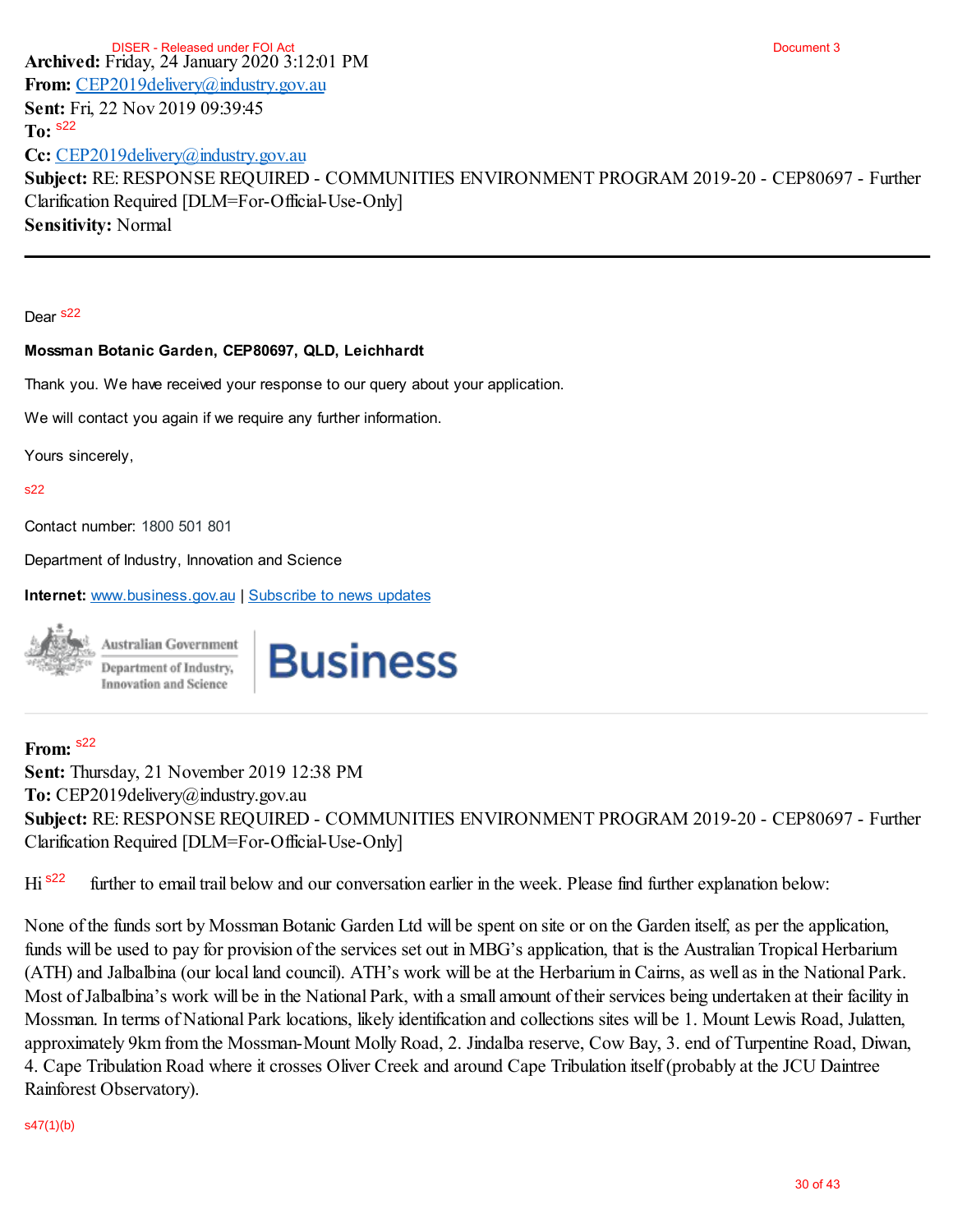With regards our discussion of the olls of the best of the expenditure item is an eligible item:

the costs of suppliers, consultants, specialists/experts and contracted labour undertaking eligible project activities

the purchase of materials required to deliver eligible project activities (e.g. herbicides, seed, tubestock, planting hardware, plant propagation materials, fencing materials, rock, nesting boxes, litter collection bags, etc.)

We would classify the propagation consumables as "plant propagation materials".

I've copied the eligible expenditure lists from the guidelines and highlighted in yellow where we believe we are eligible for funding.

Let me know if you require any further information.

Regards

s22

CEO (Volunteer)

Mossman Botanic Garden Ltd.

### **From:** s22

**Sent:** Tuesday, 19 November 2019 2:27 PM **To:** CEP2019delivery@industry.gov.au **Subject:** RE: RESPONSE REQUIRED - COMMUNITIES ENVIRONMENT PROGRAM 2019-20 - CEP80697 - Further Clarification Required [DLM=For-Official-Use-Only]

Many thanks <sup>\$22</sup> will do.

Regards

s22

**From:** CEP2019delivery@industry.gov.au <CEP2019delivery@industry.gov.au> **Sent:** Tuesday, 19 November 2019 11:22 AM **To:** s22 Cc: CEP2019delivery@industry.gov.au **Subject:** RE: RESPONSE REQUIRED - COMMUNITIES ENVIRONMENT PROGRAM 2019-20 - CEP80697 - Further Clarification Required [DLM=For-Official-Use-Only]

```
Hi
s22
```
Thanks for talking with me today.

As per our conversation, if you could please reply with a breakdown of the project sites and project components that we spoke about, we will be able to complete our assessment.

Kind Regards,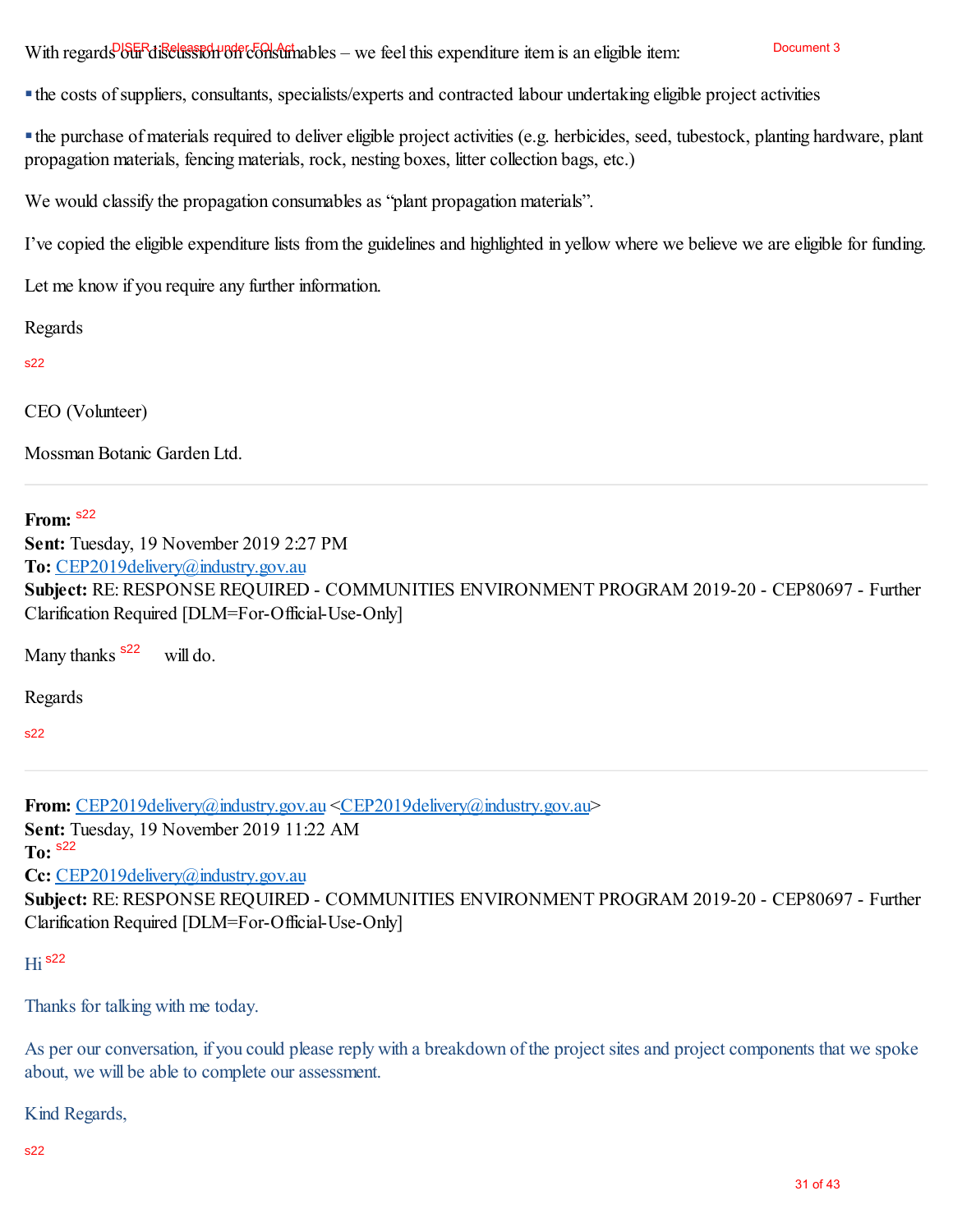#### **Quality Specialist**

#### **Community Environment Program**

Department of Industry, Innovation and Science

**Internet:** www.business.gov.au |Subscribe to news updates



### For Official Use Only

#### **From:** s22

**Sent:** Tuesday, 19 November 2019 11:01 AM **To:** CEP2019delivery@industry.gov.au **Subject:** RE: RESPONSE REQUIRED - COMMUNITIES ENVIRONMENT PROGRAM 2019-20 - CEP80697 - Further Clarification Required [DLM=For-Official-Use-Only]

### Hi s22

Thank you for your email below, could you please given me a call on <sup>s22</sup>

#### s22

Mossman Botanic Garden Ltd

**From:** CEP2019delivery@industry.gov.au <CEP2019delivery@industry.gov.au>

**Sent:** Tuesday, 19 November 2019 9:03 AM

**To:**

Cc: CEP2019delivery@industry.gov.au

**Subject:** RESPONSE REQUIRED - COMMUNITIES ENVIRONMENT PROGRAM 2019-20 - CEP80697 - Further Clarification Required [DLM=For-Official-Use-Only] s22<br>CE<br>ject<br>ifica<br>s22

Dear<sub>s22</sub>

#### **Mossman Botanic Garden, CEP80697, QLD, Leichhardt**

Thank you for submitting your application for the Communities Environment Program 2019-20.

Assessment of your application is underway. However, we need some additional information from you in order to complete the assessment.

Please clarify how your project will meet the Communities Environment Program's intended objectives and outcomes

| Please forward your response and any attachments to: CEP2019Delivery@industry.gov.au for the attention of <sup>s22</sup> | by close |
|--------------------------------------------------------------------------------------------------------------------------|----------|
| of business on 26 November 2019.                                                                                         |          |

Kind Regards,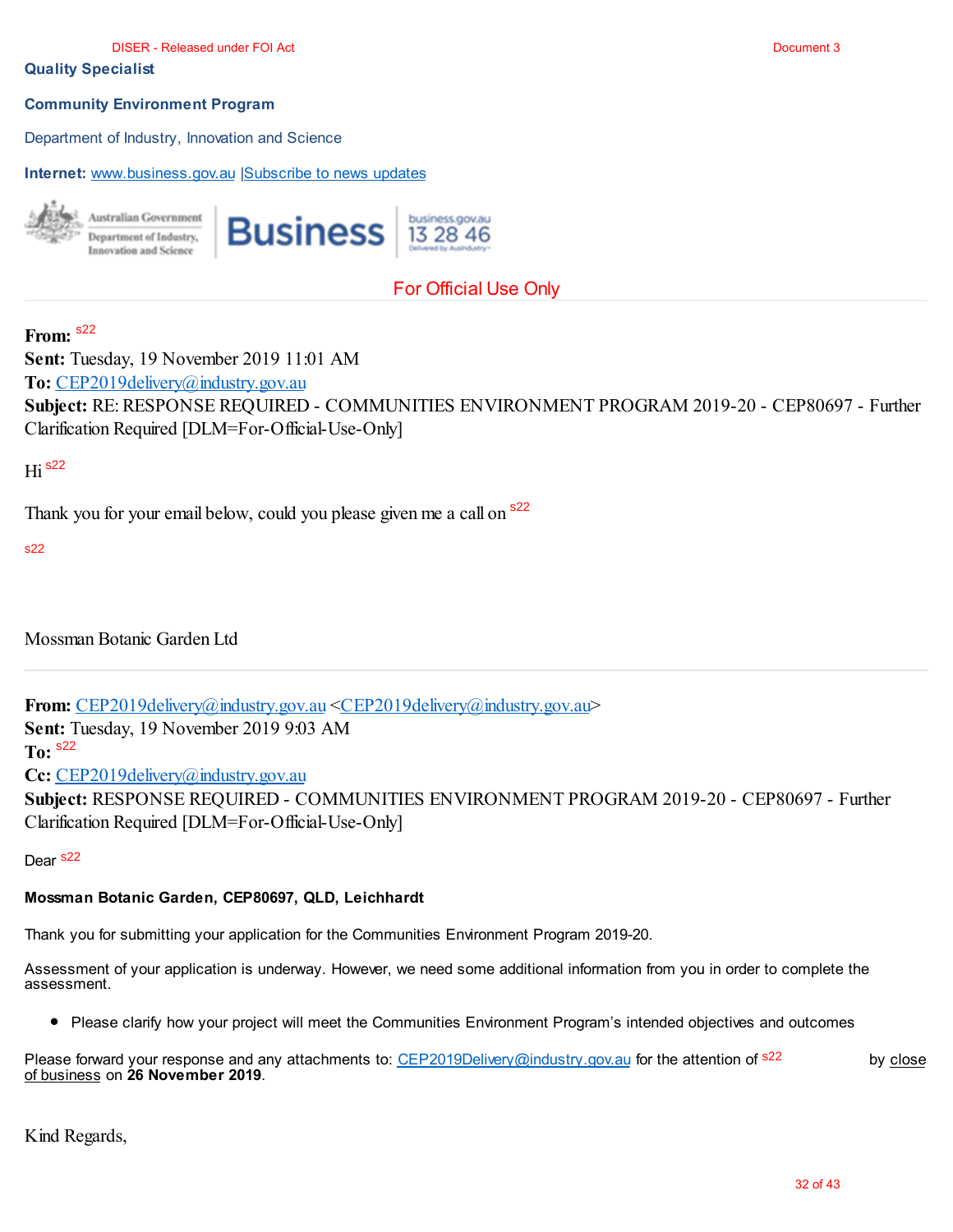#### **Quality Specialist**

#### **Community Environment Program**

Department of Industry, Innovation and Science

**Internet:** www.business.gov.au |Subscribe to news updates



For Official Use Only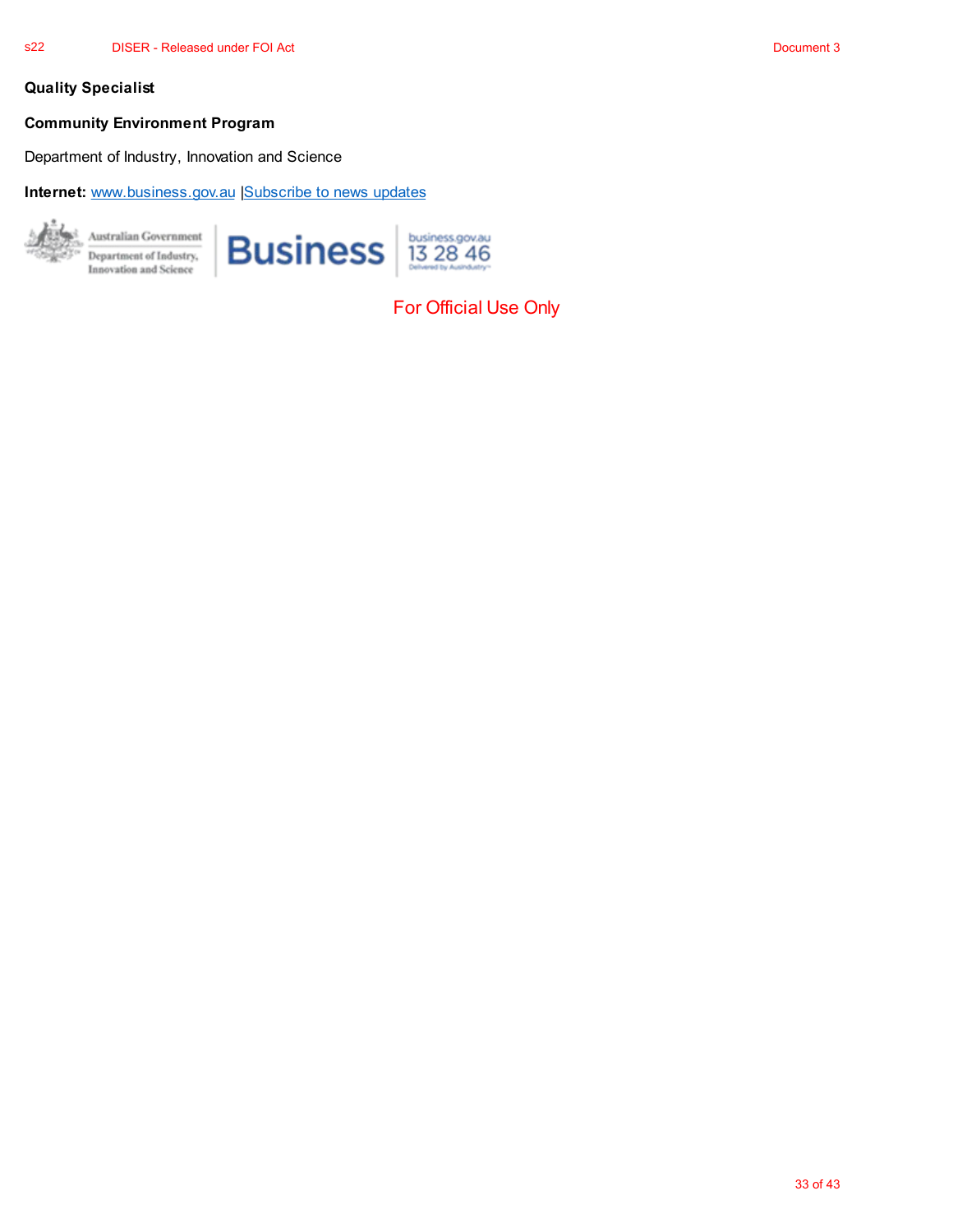DISER - Released under FOI Act



**Australian Government** 

**Department of Industry, Innovation and Science** 

Your reference no: CEP80697

s22

2 Foxton Avenue Mossman QLD 4873

GPO Box 2013 CANBERRA ACT 2601 Mossman Botanic Garden Inc **p**: 13 28 46 e: CEP2019Contracts@industry.gov.au

> w: business.gov.au abn: 74 599 608 295

Dear <sup>s22</sup>

### **Letter of Agreement**

#### **Your application is successful**

As outlined in your Communities Environment Program application and the grant opportunity guidelines, on receipt of this letter you are a party to a grant agreement (Agreement). You must contact us immediately if your circumstances have changed and you are no longer able to carry out your project.

#### **The Agreement**

This Agreement is a binding agreement between Mossman Botanic Garden Inc ABN 52351855294 (Grantee/you) and the Commonwealth of Australia as represented by the Department of Industry, Innovation and Science (Commonwealth/we).

The Agreement includes:

- $\blacksquare$  this letter
- the grant schedule (attachment A)
- the letter of agreement terms and conditions (attachment B)
- your application
- the grant opportunity guidelines applicable on the date you submitted your application.

We may use information contained in this Agreement for public reporting purposes, including the grantee name and grant amount.

#### **What you must do**

| Complete your<br>project in line with<br>this agreement. | Submit your<br>end of project<br>report |
|----------------------------------------------------------|-----------------------------------------|
|                                                          | via email to                            |
|                                                          | CEP2019Contracts@                       |
|                                                          | industry.gov.au                         |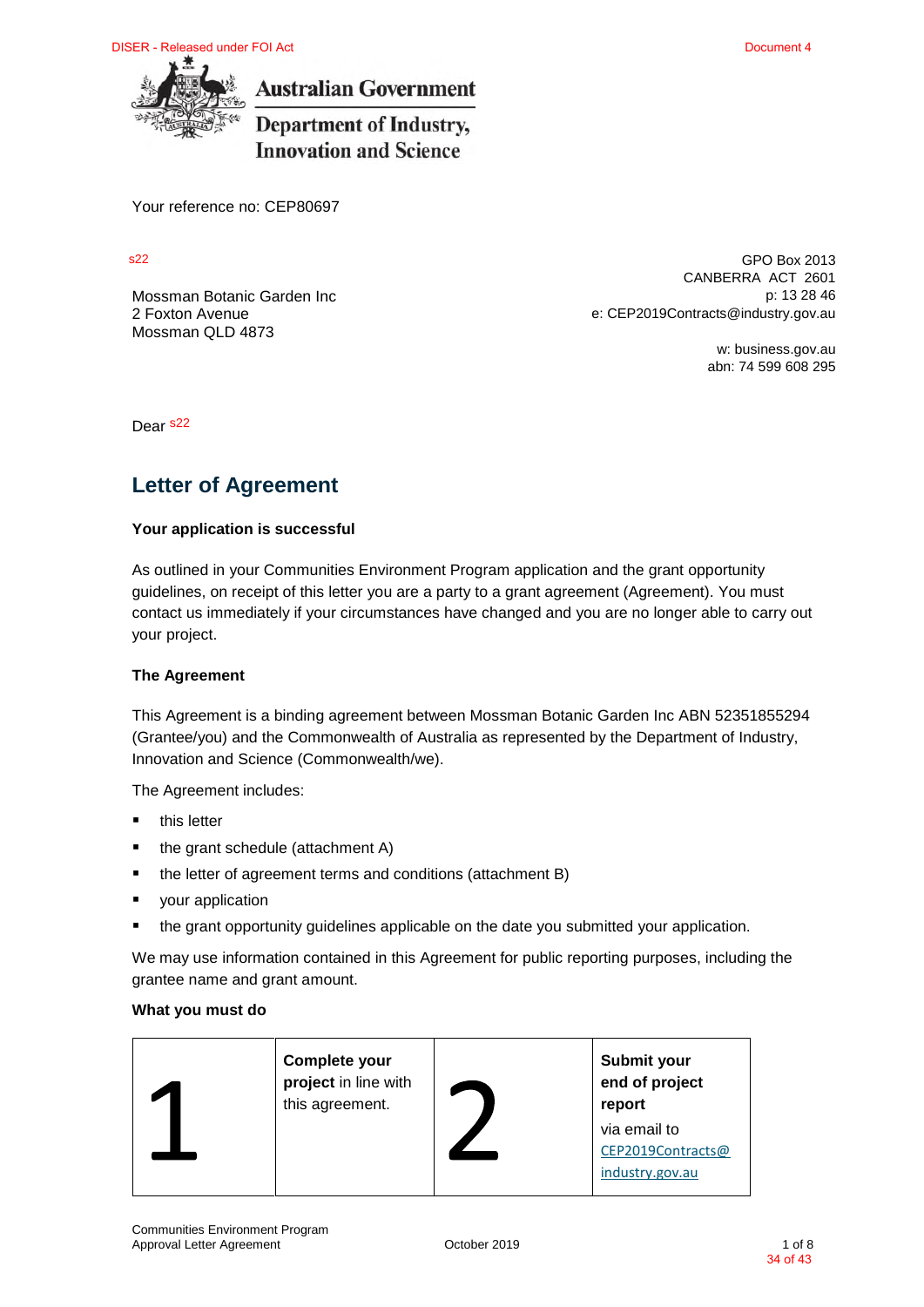You must undertake the project in line with this Agreement. You must only spend the grant on the project or on eligible activities to undertake the project.

If you spend any amount of the grant on activities not identified in the project, or if you have a grant amount unspent at the project end date, you will need to repay those amounts to the Commonwealth.

You must provide the report set out in the reporting table of the grant schedule (attachment A) by the due date. A sample report template is at attachment C. We will send you the report template to complete after you finish your project. Please note photographic evidence of the project site(s) before and after completion of project activities will be required.

You must ensure that anyone who has direct, unsupervised contact with children as part of your project under this Agreement has undertaken and passed a working with children check, if required under relevant state or territory legislation. You are also responsible for assessing the suitability of the people you engage as part of your project to ensure children are kept safe.

You must provide us with a statement of compliance with working with children legislation if requested.

If you make a public statement, publish any material or erect signage in relation to your project you must acknowledge the funding you received from this grant. You must use any form of acknowledgement the Commonwealth reasonably specifies. You must notify us about events relating to the project and provide an opportunity for the Minister or their representative to attend.

#### **What we will do**

We will pay the grant into your nominated bank account within 28 days of the date of this Agreement.

We may, at our absolute discretion, unilaterally extend the project end date, the final report due date and the Agreement end date, by notice where we consider it appropriate to enable you to complete your project. The extension will take effect from your receipt of the notice. For the avoidance of doubt such notification will act to vary the Agreement despite clause 15.2 of the grant terms and conditions.

#### **Any questions?**

If you have any questions please contact 13 28 46.

Yours sincerely

 $\sqrt{2}$ 

Peter Kidby Manager – Communities Environment Program AusIndustry – Support for Business

18 December 2019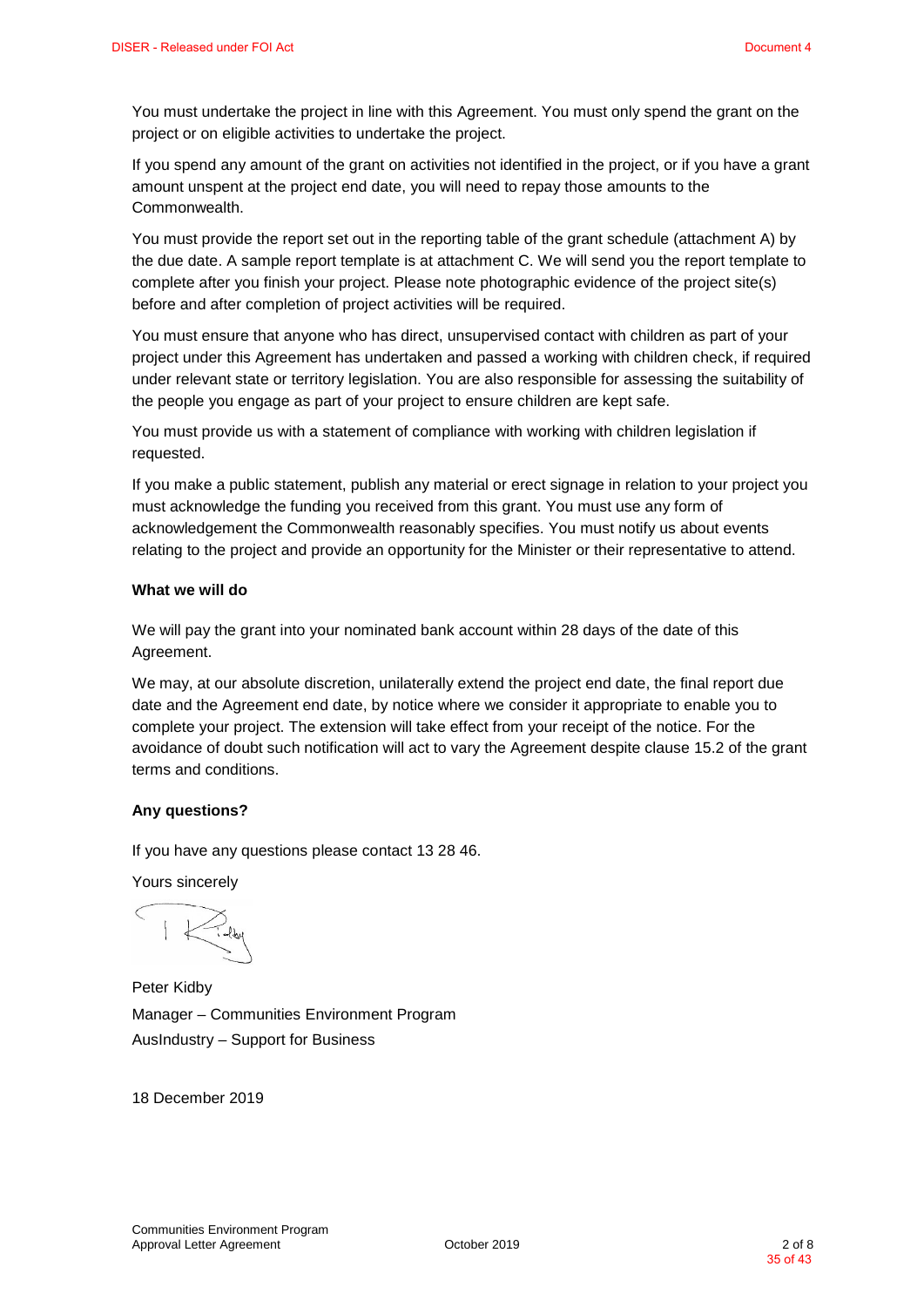#### **Attachment A – Grant schedule**

| Program                                    | <b>Communities Environment Program</b>                                       |
|--------------------------------------------|------------------------------------------------------------------------------|
| Grantee                                    | Mossman Botanic Garden Inc                                                   |
| <b>Grantee ABN</b>                         | 52351855294                                                                  |
| Project title                              | Mossman Tropical Rainforest Revegetation                                     |
| Project number                             | CEP80697                                                                     |
| Project description (Grant Activity)       | As set out in the Project Details and Funding Section of<br>your application |
| Project start date                         | 03/02/2020                                                                   |
| Anticipated completion date                | 30/09/2020                                                                   |
| End of project report due date             | 30/10/2020                                                                   |
| Total project expenditure                  | \$20,000.00                                                                  |
| Grant percentage                           | Up to 100%                                                                   |
| Total/maximum grant                        | \$20,000.00 (plus GST where applicable)                                      |
| Capped amount in financial year<br>2019/20 | \$20,000.00 (plus GST where applicable)                                      |
| Project end date                           | 31/12/2020                                                                   |
| Agreement end date                         | 09/06/2021                                                                   |

#### **Reporting table**

| Report type           | Agreed evidence                                                                                                                                                      | Report due date |
|-----------------------|----------------------------------------------------------------------------------------------------------------------------------------------------------------------|-----------------|
| End of Project Report | Evidence of project completion is to be<br>demonstrated through photographic<br>evidence of the project site(s) before and<br>after completion of project activities | 30/10/2020      |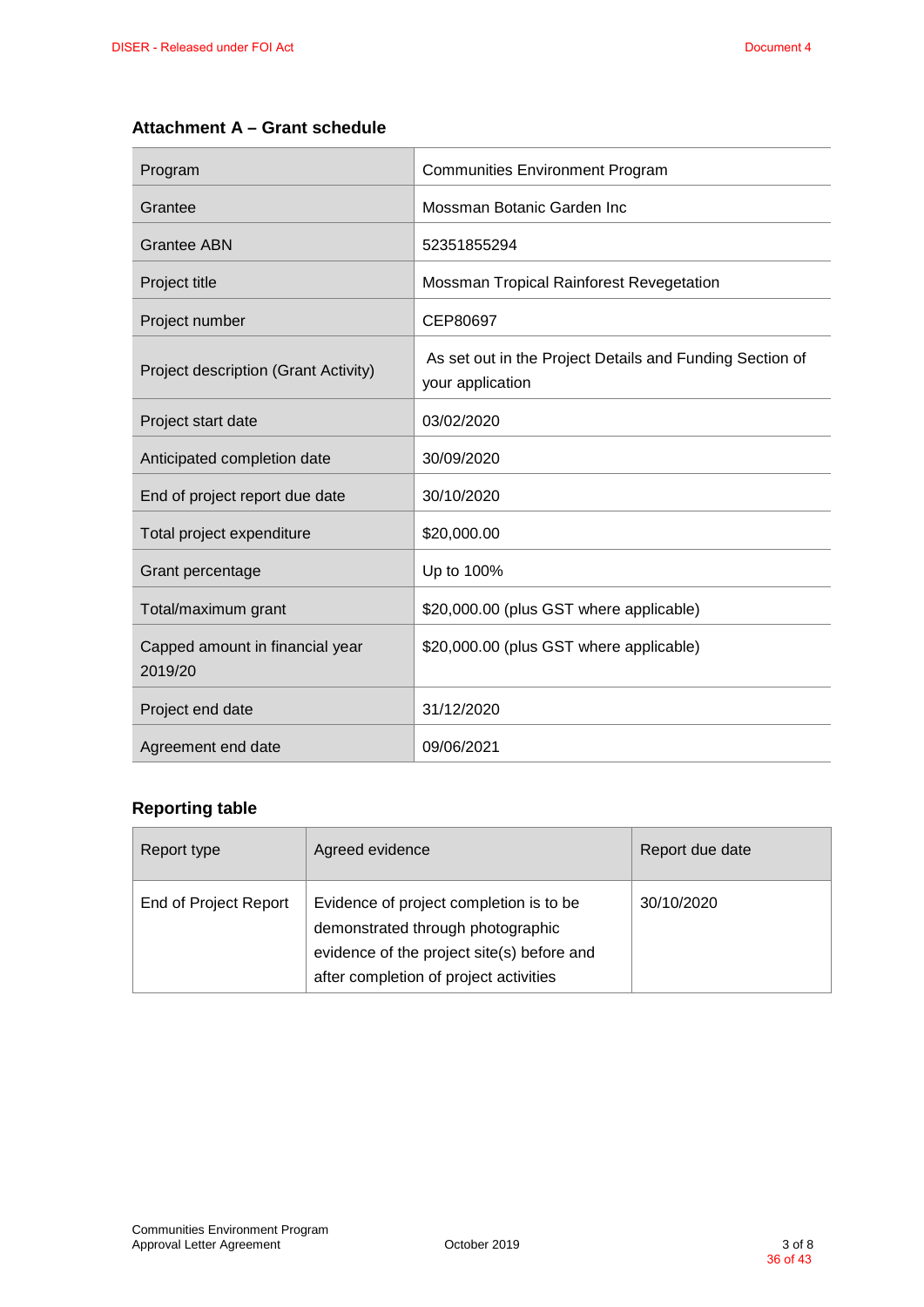#### **Attachment B - Letter of Agreement Terms and Conditions**

#### **1. Undertaking the Grant Activity**

The Grantee agrees to use the Grant and undertake the Grant Activity in accordance with this Agreement.

#### **2. Acknowledgements**

The Grantee agrees to acknowledge the Commonwealth's support in any material published in connection with this Agreement and agrees to use any form of acknowledgment the Commonwealth reasonably specifies.

#### **3. Notices**

The Grantee agrees to promptly notify the Commonwealth of anything reasonably likely to affect the performance of the Grant Activity, including any actual, perceived or potential conflict of interest which could affect the Grantee's performance of this Agreement and to take action to resolve the conflict.

#### **4. Payment of the Grant**

4.1 The Commonwealth agrees to pay the Grant to the Grantee in accordance with this Agreement.

4.2 The parties agree that the amount of the Grant is inclusive of any GST payable and the Grantee agrees to pay all taxes, duties and government charges in connection with the performance of this Agreement. The Grantee must on request provide the Commonwealth with a tax invoice before the Commonwealth is obliged to pay any amount under this Agreement.

4.3 Where applicable, the parties acknowledge and agree that they are each registered for GST purposes, have each quoted their Australian Business Number to the other and must notify the other of any changes in their GST status. The Grantee agrees that the Commonwealth will issue the Grantee with a recipient created tax invoice, and the Grantee will not issue any tax invoices, for any taxable supply the Grantee makes under this Agreement.

#### **5. Spending the Grant**

The Grantee agrees to spend the Grant for the sole purpose of undertaking the Grant Activity, and to provide a statement, in the form required by the Commonwealth and signed by the Grantee, verifying that the Grant Activity has been undertaken and the Grant was spent in accordance with this Agreement.

#### **6. Repayment**

If any of the Grant amount has been spent other than in accordance with this Agreement or on expiration or termination of this Agreement is additional to the requirements of the Grant Activity, the Grantee agrees to repay that amount to the Commonwealth, unless the Commonwealth agrees in writing otherwise.

#### **7. Record keeping**

The Grantee agrees to maintain records of the performance of the Grant Activity and the expenditure of the Grant for two years after completing the Grant Activity and to make them available to the Commonwealth on request.

#### **8. Privacy**

When dealing with Personal Information (as defined in the *Privacy Act 1988*) in carrying out the Grant Activity, the Grantee agrees not to do anything which, if done by the Commonwealth, would be a breach of the Privacy Act 1988.

#### **9. Grant Activity material**

The Grantee gives (or procures for) the Commonwealth a non-exclusive, irrevocable, royalty-free licence to use, reproduce, communicate, publish and adapt all material that is provided to the Commonwealth under this Agreement. This includes a right to sub-license that material.

#### **10. Confidentiality**

A party agrees not to disclose the other's confidential information without its prior written consent unless required or authorised by law or Parliament.

#### **11. Insurance**

The Grantee agrees to maintain adequate insurance for the duration of this Agreement and provide the Commonwealth with proof when requested.

#### **12. Licences and approvals**

The Grantee must ensure that all persons engaged to work on the Grant Activity obtain and maintain all relevant licences, registrations or other approvals required by applicable laws or as directed by the Commonwealth, including but not limited to police checks, Working With Children checks and Working with Vulnerable People checks.

#### **13. Dispute resolution**

13.1 The parties agree not to initiate legal proceedings in relation to a dispute unless they have tried and failed to resolve the dispute by negotiation.

13.2 The parties agree to continue to perform their respective obligations under this Agreement where a dispute exists.

13.3 The procedure for dispute resolution does not apply to action relating to termination or urgent litigation.

#### **14. Termination for default**

The Commonwealth may terminate this Agreement by notice where it reasonably believes the Grantee:

- (a) has breached this Agreement; or
- (b) has provided false or misleading statements in their application for the Grant; or
- (c) has become bankrupt or insolvent, entered into a scheme of arrangement with creditors, or come under any form of external administration.

The Commonwealth will not be required to make any further payments of the Grant after the termination of the Agreement.

#### **15. General provisions**

15.1 A party is not by virtue of this Agreement an employee, agent or partner of the other party.

15.2 This Agreement may only be varied by the parties' signed written agreement.

15.3 Clauses 5 (Spending of the Grant), 6 (Repayment), 7 (Record keeping), and 9 (Grant Activity material) survive the expiry or termination of this Agreement.

15.4 This agreement is governed by the law of the Australian Capital Territory.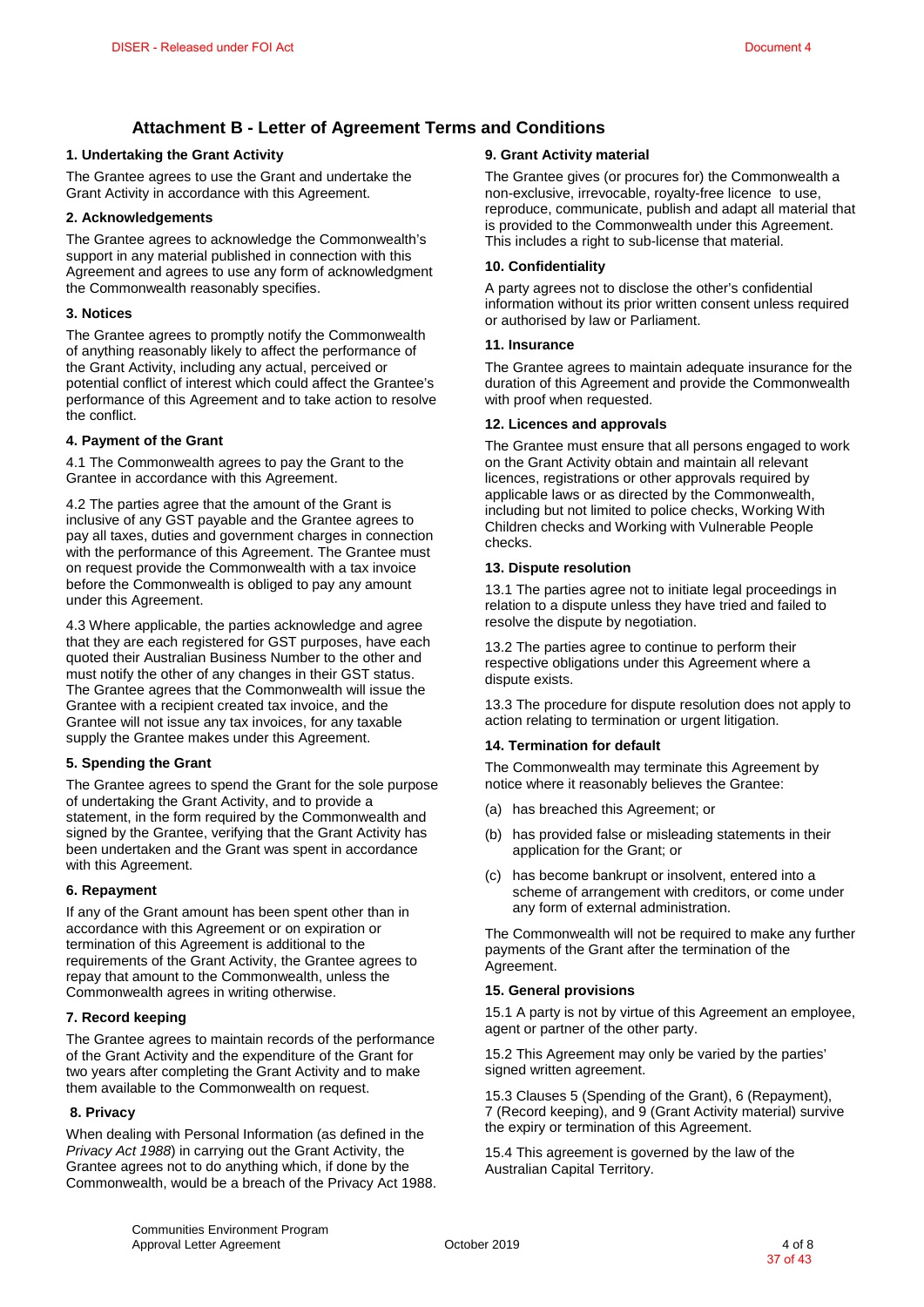### **Attachment C - Communities Environment Program**

### **End of project report**

| Project number |  |
|----------------|--|
| Grantee name   |  |
| Project title  |  |

*The project number, grantee name and project title can be found in the letter of grant agreement.*

**The amount of detail you provide in this report should be commensurate with the size, complexity and grant amount of your project.** 

Submit your completed report to **CEP2019contracts@industry.gov.au**.

#### 1. Project achievements

**a. Please confirm: YES** NO\* **All project activities have been completed** in line with your grant agreement **You spent the entire grant amount** and any financial contribution and cash cocontribution to undertake the approved project **You spent the majority of the grant amount** on on-ground eligible activities

**\*Contact us at CEP2019contracts@industry.gov.au if you cannot answer YES to all of the above questions and/or your project is not complete.** 

#### 2. Project outcomes

#### **a. Explain how your project:**

- delivered positive environmental and social outcomes
- provided communities with the resources, skills and knowledge to care for the environment.

If applicable, outline any lessons learned in delivering your project that have or will lead to improvements in monitoring, managing or conserving your local natural environment.

**b.** Complete the following table on community participation.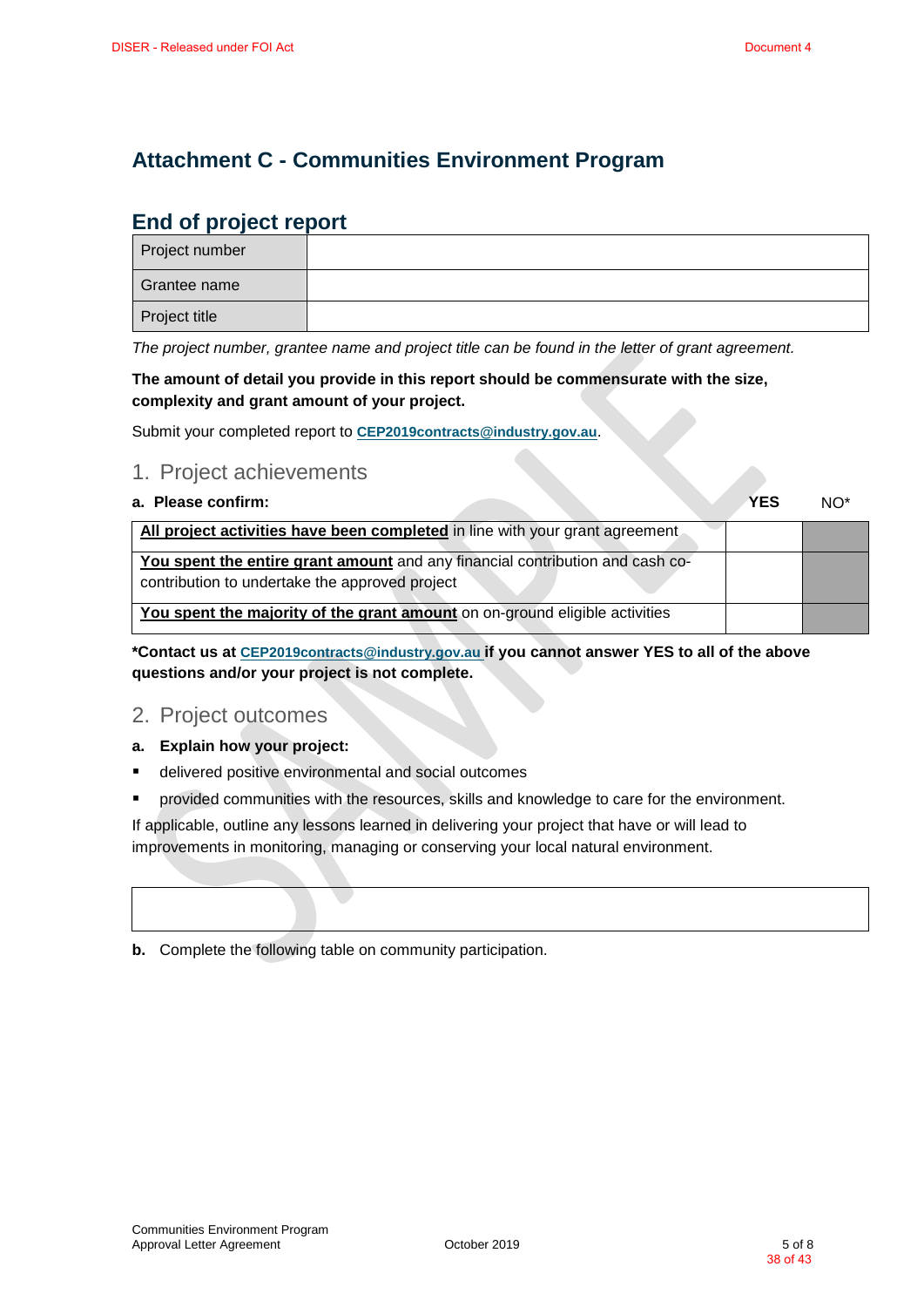|    | Question                                                                                                                                                                                                                                                                               | <b>Number</b> |
|----|----------------------------------------------------------------------------------------------------------------------------------------------------------------------------------------------------------------------------------------------------------------------------------------|---------------|
| 1. | How many people participated in your project (excluding employees)?                                                                                                                                                                                                                    |               |
| 2. | What was the total area (ha) over which your project on-ground activities were<br>undertaken?                                                                                                                                                                                          |               |
| 3. | How many participants had no previous involvement in undertaking activities that<br>monitor, manage or conserve the environment or in training to obtain these skills?                                                                                                                 |               |
| 4. | Has your organisation completed similar activities prior to participating in the<br>Communities Environment Program? If yes,<br>(a) how many activities/events were held in the 12 months before this project?<br>(b) on average, how many people participated in each activity/event? | Yes / No      |
|    |                                                                                                                                                                                                                                                                                        |               |

**c.** Complete the following table on activities. Choose the activities that best describe those completed in your project. Provide a measurement for all activities using the metrics provided.

| Activity                                                                                                               | Unit | Unit of measure                                                                                    |
|------------------------------------------------------------------------------------------------------------------------|------|----------------------------------------------------------------------------------------------------|
| Citizen science activities<br>(e.g. monitoring flora, fauna, water quality,<br>marine debris)                          |      | number of participants collecting and<br>contributing information about their local<br>environment |
| Education activities and raising<br>community awareness / participation<br>(e.g. field days, planting days, workshops) |      | number of community participation and<br>engagement events                                         |
|                                                                                                                        |      | number of community groups participating in<br>project activities                                  |
|                                                                                                                        |      | number of people who learned a new skill to<br>monitor, manage or conserve the environment         |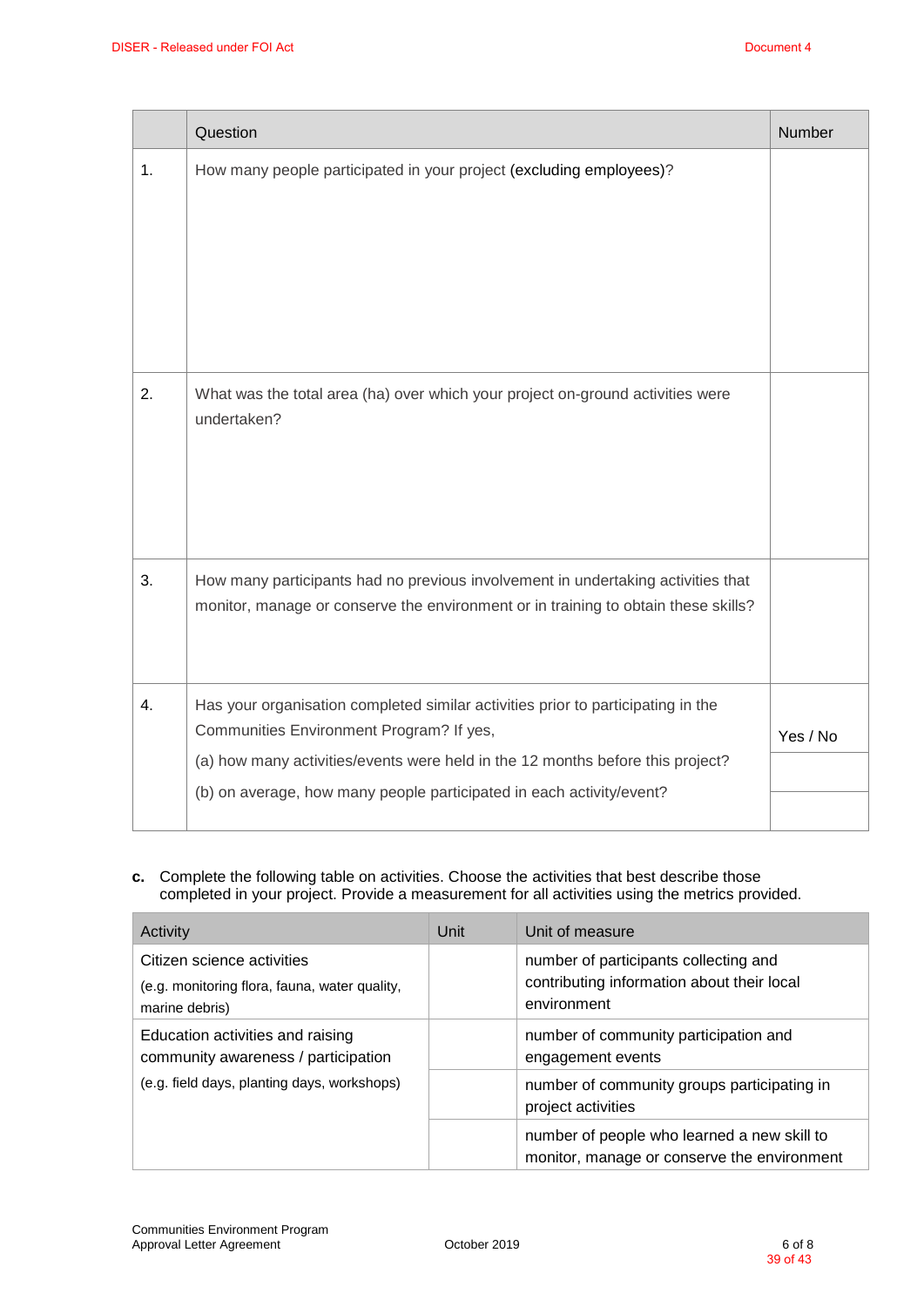| Activity                                                                                                                 | Unit | Unit of measure                                                                                      |
|--------------------------------------------------------------------------------------------------------------------------|------|------------------------------------------------------------------------------------------------------|
| Access management infrastructure<br>(e.g. boardwalk)                                                                     |      | total area protected by access control<br>installations (ha)                                         |
| Disease management (e.g. Phytophthera)                                                                                   |      | total area managed (ha)                                                                              |
| Erosion management                                                                                                       |      | total area of erosion treated (ha)                                                                   |
| Fencing<br>(e.g. to protect revegetation/sensitive sites)                                                                |      | total length of fence erected (km)                                                                   |
|                                                                                                                          |      | total area protected by fencing (ha)                                                                 |
| Pest management                                                                                                          |      | total area of pest management (ha)                                                                   |
| (e.g. rabbit, feral pig/cat control)                                                                                     |      | total number of individual animals or colonies<br>killed or removed                                  |
| Revegetation                                                                                                             |      | total area of revegetation (ha)                                                                      |
|                                                                                                                          |      | total kilograms of seed sown (kg)                                                                    |
|                                                                                                                          |      | total number of new plants planted                                                                   |
| Weed control                                                                                                             |      | total area controlled (ha)                                                                           |
| Waste reduction - prevent/remove<br>(e.g. clean up days, litter collection traps)                                        |      | total area over which waste was removed from<br>the environment (ha)                                 |
| To avoid double counting, report either<br>weight or volume for any given item.                                          |      | total kilograms of waste prevented from<br>entering, or removed from, the environment (kg)           |
|                                                                                                                          |      | total volume of waste prevented from entering,<br>or removed from, the environment (m <sup>3</sup> ) |
| Waste reduction - recover/recycle<br>(e.g. recycled waste drop off / clean up day /<br>litter collection trap materials) |      | total kilograms of waste recovered for re-use or<br>recycled (kg)                                    |
|                                                                                                                          |      | total cubic metre volume of waste recovered for<br>re-use or recycled $(m3)$                         |
| To avoid double counting, report either<br>weight or volume for any given item.                                          |      |                                                                                                      |

### 3. Project Benefits

Where relevant to your completed project, please respond to the questions below.

- a. What impact has your project had on the extent, condition, connectivity and/or level of protection of natural habitats and / or on the health of native species? Include the following:
	- issue addressed
	- name or type of native habitat / name(s) of species addressed
	- what changed and by how much? Where relevant, include details of output amounts that help explain the change.
- b. How have management practices / stewardship of the local environment and waste resources improved as a result of your project? Include reference to any anticipated long term improvements / environmental benefits.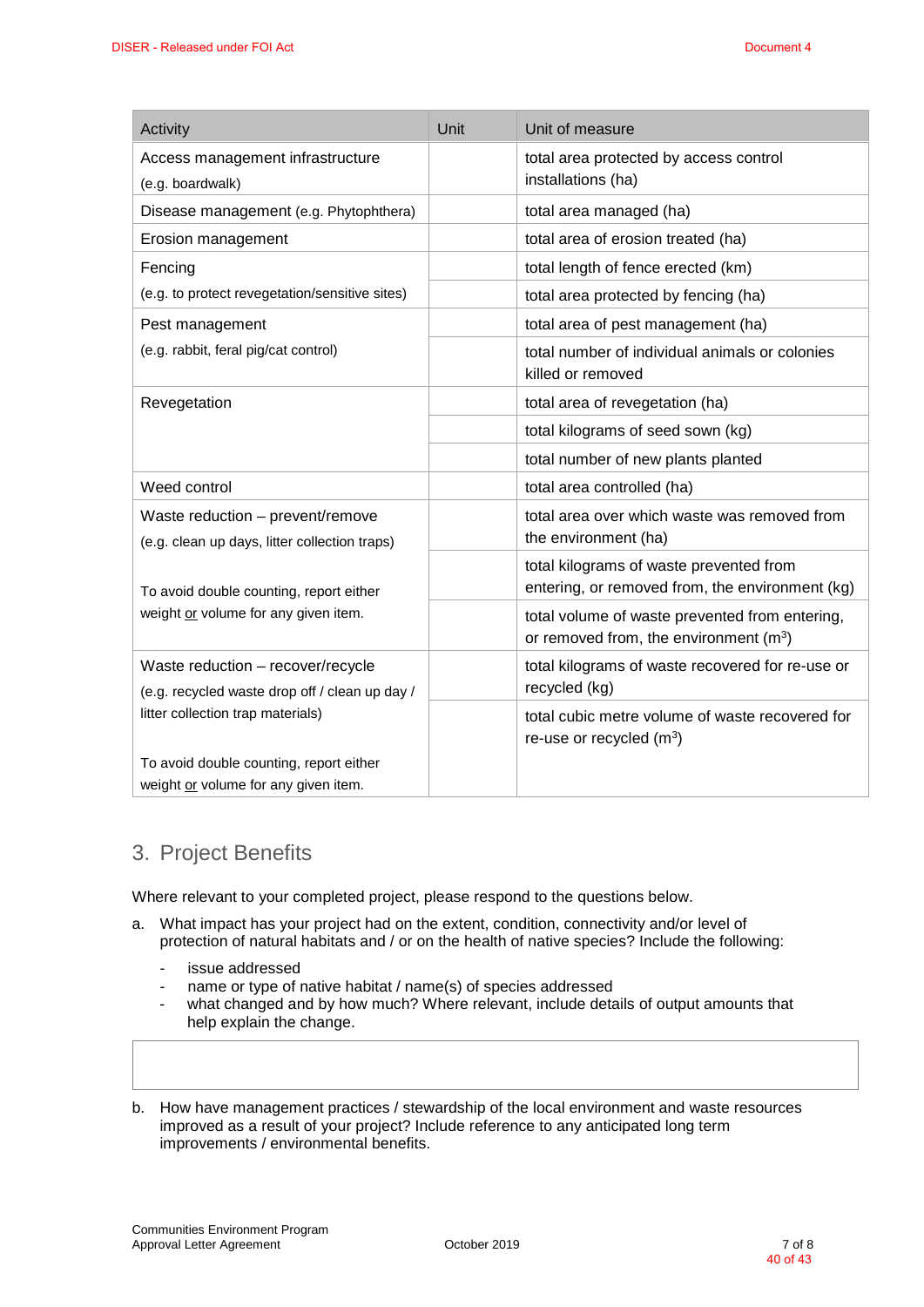- c. How has your project contributed to improving participants' skills in monitoring, managing or conserving your local natural environment and/or native species? Include the following:
	- type of skill(s) learned (e.g. monitoring a threatened species breeding success)
	- how will this skill contribute to future management, monitoring and/or conservation?

#### 4. Attachments

Submit two before and two after photographs showing each project site before and after completion of project activities as evidence of your completed project as specified in the grant agreement. Include two good quality photographs that are representative of the project sites and activities.

#### 5. Certification

I, [first name/last name], [position/title], am a person duly authorised by the grantee to certify that:

- the information in this report is accurate, complete and not misleading and that I understand that giving of false or misleading information is a serious offence under the *Criminal Code 1995* (Cth).
- the grant was spent on the approved project in accordance with the grant agreement.
- I am aware of the grantee's obligations under their agreement, including the need to keep the Commonwealth informed of any circumstances that may impact on the objectives, completion and/or outcomes of the agreed project.
- I am aware that the grant agreement empowers the Commonwealth to terminate the grant agreement and to request repayment of funds paid to the grantee where the grantee is in breach of the agreement.

Signature: ……………………………. Date …../..…/…….